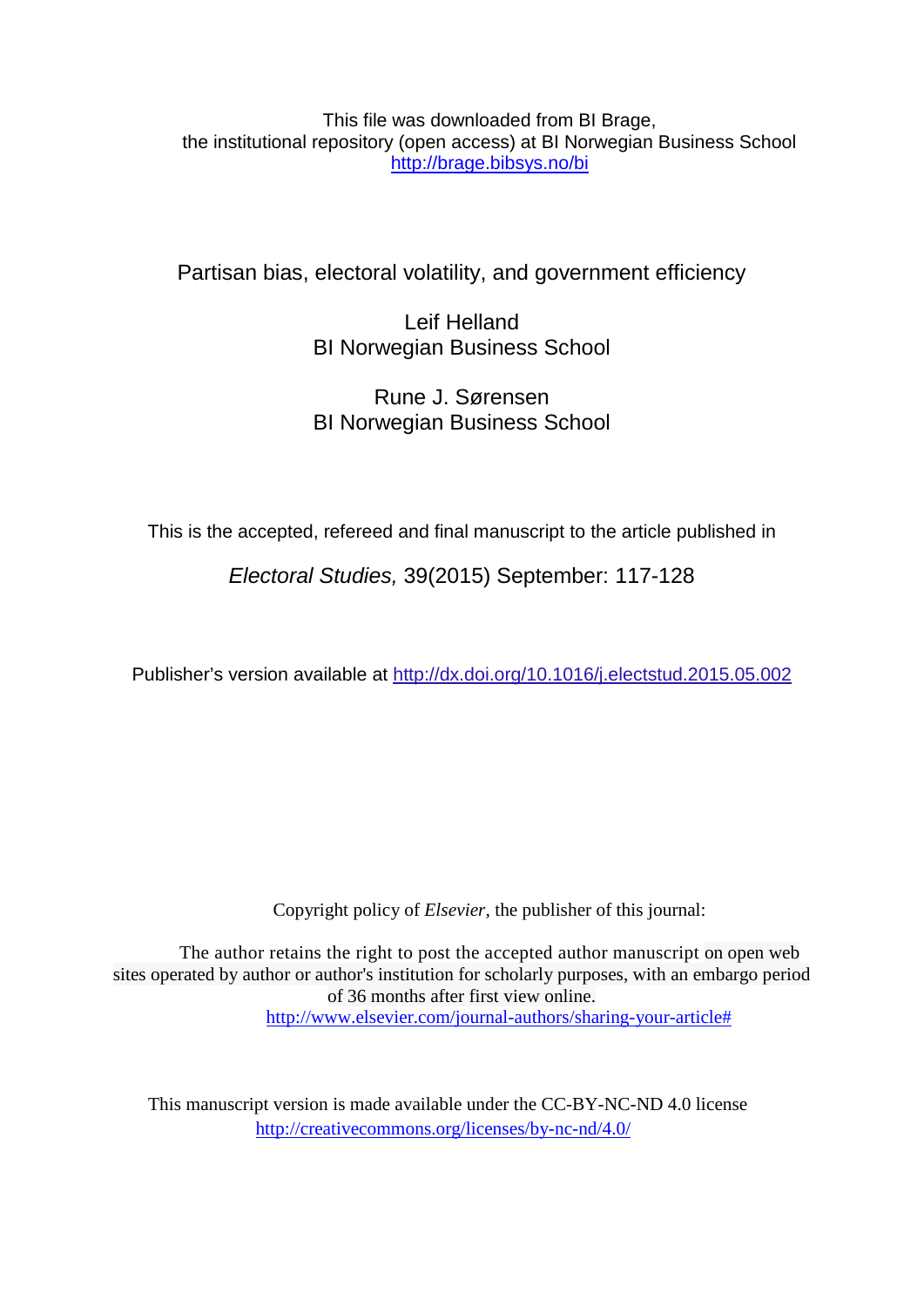# Partisan bias, electoral volatility, and government efficiency $*$

Leif Helland<sup>†</sup> Rune J. Sørensen<sup>‡</sup>

#### Abstract

Electoral agency models suggest that government efficiency is better when voters penalize poor performance, and party competition is balanced. Uncertainty in the electoral mechanism dillutes the incentive to produce efficiently. We test this proposition on panel data on local governments. The dataset includes a broad set of indicators on service output and quality, which facilitates the measurement of cost efficiency. We use historical data on local voting in national elections to measure partisan bias, while electoral volatility is measured on past variations in neighboring municipalities. The empirical analyses show that partisan bias lowers cost efficiency, particularly in municipalities with large electoral volatility.

Key Words: Party competition; Voter behavior; Local government efficiency

We are grateful for constructive comments from Jon H. Fiva; Benny Geys; participants at the Political Economics Seminar at the Department of Economics, University of Oslo, September 2013; the Norwegian National Political Science Conference, January 2015; the editor of the journal; and two anonymous referees.

yDepartment of Economics, BI Norwegian Business School: leif.helland@bi.no (corresponding author) <sup>‡</sup>Department of Economics, BI Norwegian Business School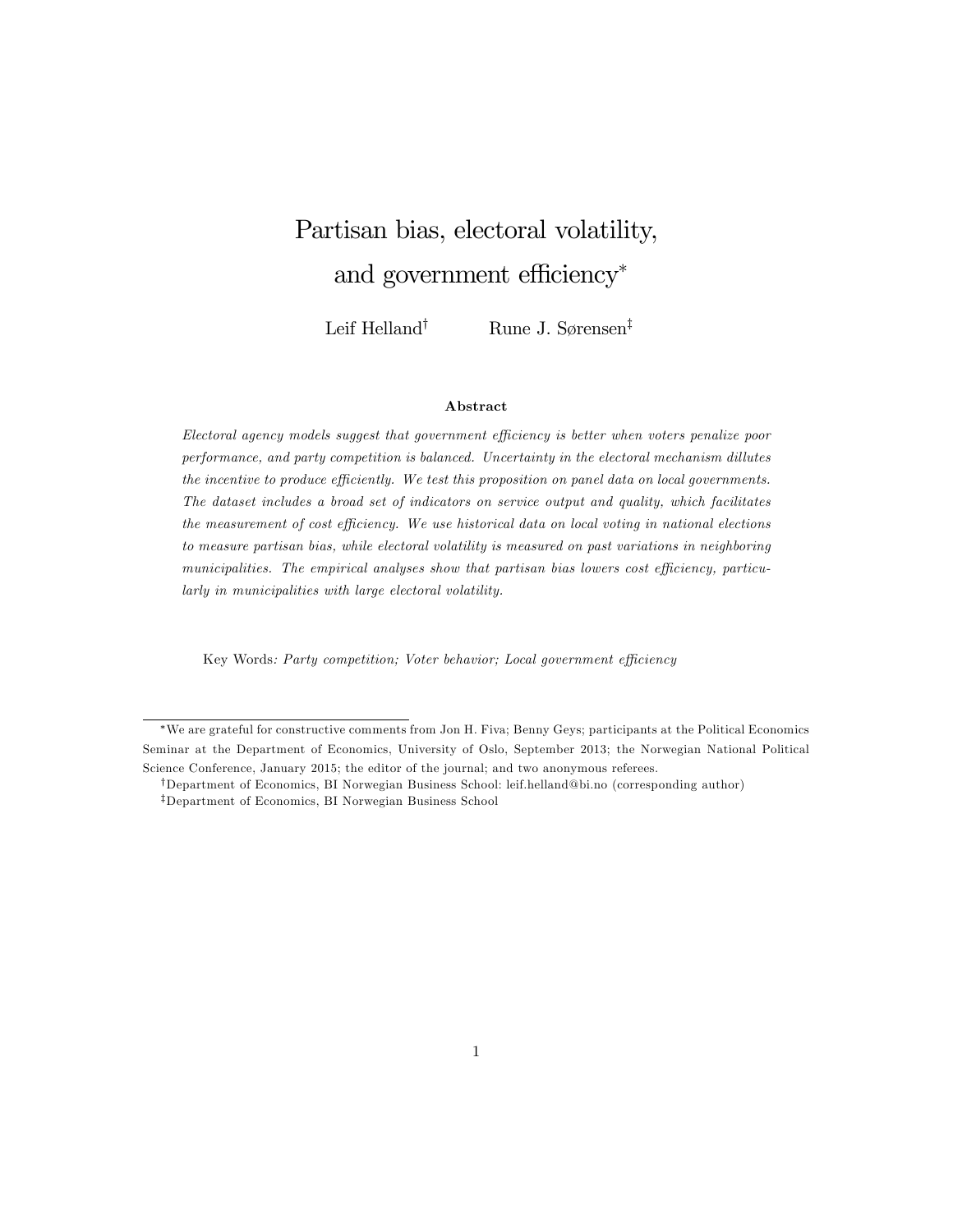## Introduction

Efficiency in public service production falls when the electorate is ideologically biased in favor of one party bloc.<sup>1</sup> Furthermore, this effect is stronger the stronger is performance-unrelated swings in elections. We contribute to the literature by showing that the postulated interaction between partisan bias and electoral volatility is present in data.<sup>2</sup> Our formal model of electoral agency delivers this prediction.<sup>3</sup> Using exogenous sources of variation for both partisan bias and electoral volatility allows us to interpret our findings causally. Our findings are robust to a number of alternative econometric specifications.<sup>4</sup> The detrimental effect of biased and volatile electorates on efficiency turns out to be economically substantial. Thus, electoral competition can—under identifiable circumstances—be an important cause of efficiency in public service production.

The effects of partisan bias and electoral volatility are intuitive in simple environments. Incumbent parties need to excert costly effort to achieve efficient public production. Voters have heterogenous motivations. Non-partisans want performance and care little about ideology, while partisans vote for labels and care little about high performance. If competing parties attract identical shares of partisans, or if non-partisans outnumber partisans, the non-partisan voters become decisive. In the absence of popularity shocks, and provided there's an unambiguous relationship between effort and performance, it is straight forward for non-partisans to condition reelection on performance. This means that the incumbent has an incentive to provide services efficiently. Voters are then protected by competition. Obviously, if the incumbent is supported by a majority of partisans it may be reelected even if it does not provide effort.

Voting behavior is also influenced by events that are unrelated to both performance and ideology. The list of such incidents is endless. Voting can be influenced by economic shocks that are beyond local government control; media coverage may be partly or completely arbitrary; unforeseen personal scandals, celebrity events or international crises can overshadow policy issues that are relevant in the local election campaigns; successes or failures of local sports teams can impinge on the political atmosphere; weather conditions on election day may affect voter turnout and indirectly influence the election outcome, and so on and on. When electoral volatility is high, the election outcome has

 $1$ Low efficiency means that production can be increased for a given level of costs, or alternatively, that costs can be reduced while holding production constant.

 $^2\mathrm{By}$  "partisans" we understand voters that vote for party lables and do not care about performance. A "partisan bias" is taken to mean that one party block has more partisans than its competitor. By "electoral volatility" we mean performance-unrelated swings in voteshares, or "popularity shocks".

<sup>3</sup>Our model is dynamic and allow for both moral hazard and adverse selection to occur as equilibrium phenomena. Furthermore, punishment of incumbents based on observed behavior is possible. This is in contrast to static models of rent-taking in politics, in which candidates promise to limit their rent taking and such promises are credible by assumption, see for instance Polo (1998) and the discussion in Persson & Tabellini (2000: chapter 4).

<sup>4</sup>Robustness tests are commented on in the text, and are found in Supplementary materials (attached).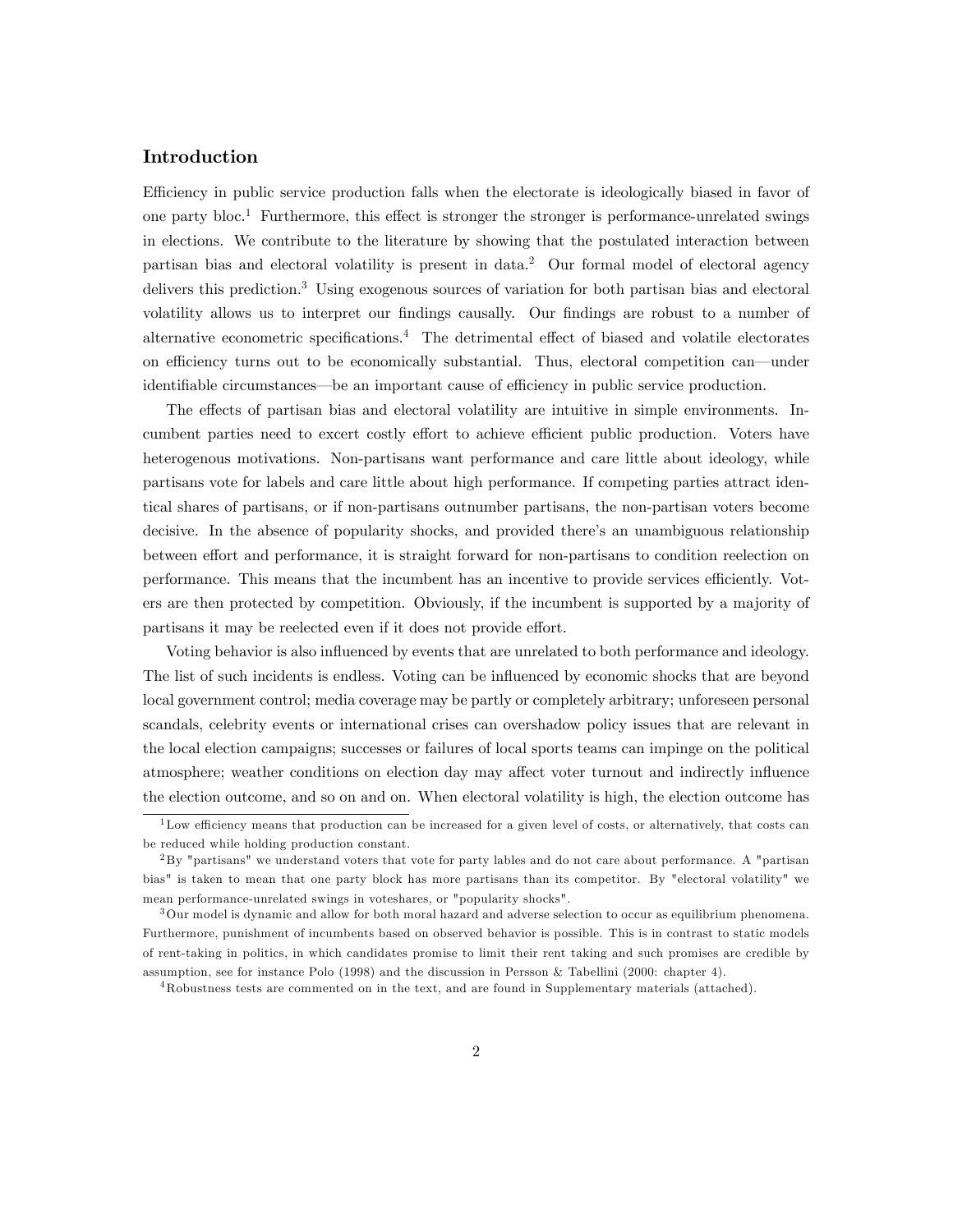a random component that permits poor performers to survive. Clearly, this weakens the incentive to provide effort.

It is not evident that these intuitions hold in more complex environments. For example, how do non-partisans respond when they are less informed about the relationship between effort and performance than the incumbent? And, how do they respond if only a fraction of politicians are rent-takers? To generate precise hypothesis about the relationship between performance, partisan bias and electoral volatility in more complex environments it is useful to build on formal modelling. Appendix A contains our model.<sup>5</sup> Below we provide a verbal description of the models' structure and main implications. The core prediction of the model is that efficiency requires both low levels of partisan bias and electoral volatility.

It is not trivial to investigate the model predictions in data. An analysis where efficiency is regressed against levels and changes in vote shares is unlikely to yield causal effects, particularly as a consequence of reverse causality.<sup>6</sup> We need instruments that identify performance-unrelated vote support and volatility, and are able to separate partisan from non-partisan voters. We supply such measures and discuss them thoroughly below.

Our data set contains consistent information on service output by Norwegian local authorities. Cost efficiency is assessed by analyzing an index of total service output divided by exogenous government revenues. Efficient provision of local government services constitutes a fairly direct measure of incumbent performance. The polities in our data set work within a similar institutional framework, providing a credible testing ground for electoral agency models. Indicators of electoral volatility and partisan bias are based on historical election statistics. Our panel-data regressions for the period 2001-2010 includes more than 400 local governments per year.

Our Öndings shed light on a more general debate. It is well known that partisan attachment has declined in West-European democracies in the post war period (Dalton 2002), while the net change in the voting support of parties between elections (net volatility) generally has increased over the

 $5$ The development of electoral agency models has flourished over the last few decades. A number of dynamic models of electoral agency do exist, starting with the moral hazard models of Barro (1973) and Ferejohn (1986), and ending with models that combine moral hazard and adverse selection, such as Austen-Smith & Banks (1989); Banks & Sundaram (1993); Fearon (1999); Maskin & Tirole (2004). See Besley (2006) for an excellent review.

 $6$ For instance, in the municipality of Søgne the Conservative block has held a dominant position in every local election from 1947 to 2011, obtaining an average vote share of 69.8 and never less than 58.7. The volatility of the vote shares in Søgne has been moderate compared to the national average over these elections. Søgne performs well below the national average with respect to efficiency in public production. Are poor results due to a large partisan bias favoring the Concervative block? Or is it the other way around: Is the Conservative block dominant because it has produced efficiently, given the particular conditions of this municipality? Evidently, in order to gain traction we need a measure of bias that separate voters in partisans and non-partisans. In addition we need measures of partisan bias and electoral volatility that are performance-unrelated. Finally, we need to control for the particular conditions—such as demographics and other demand components—of a municipality.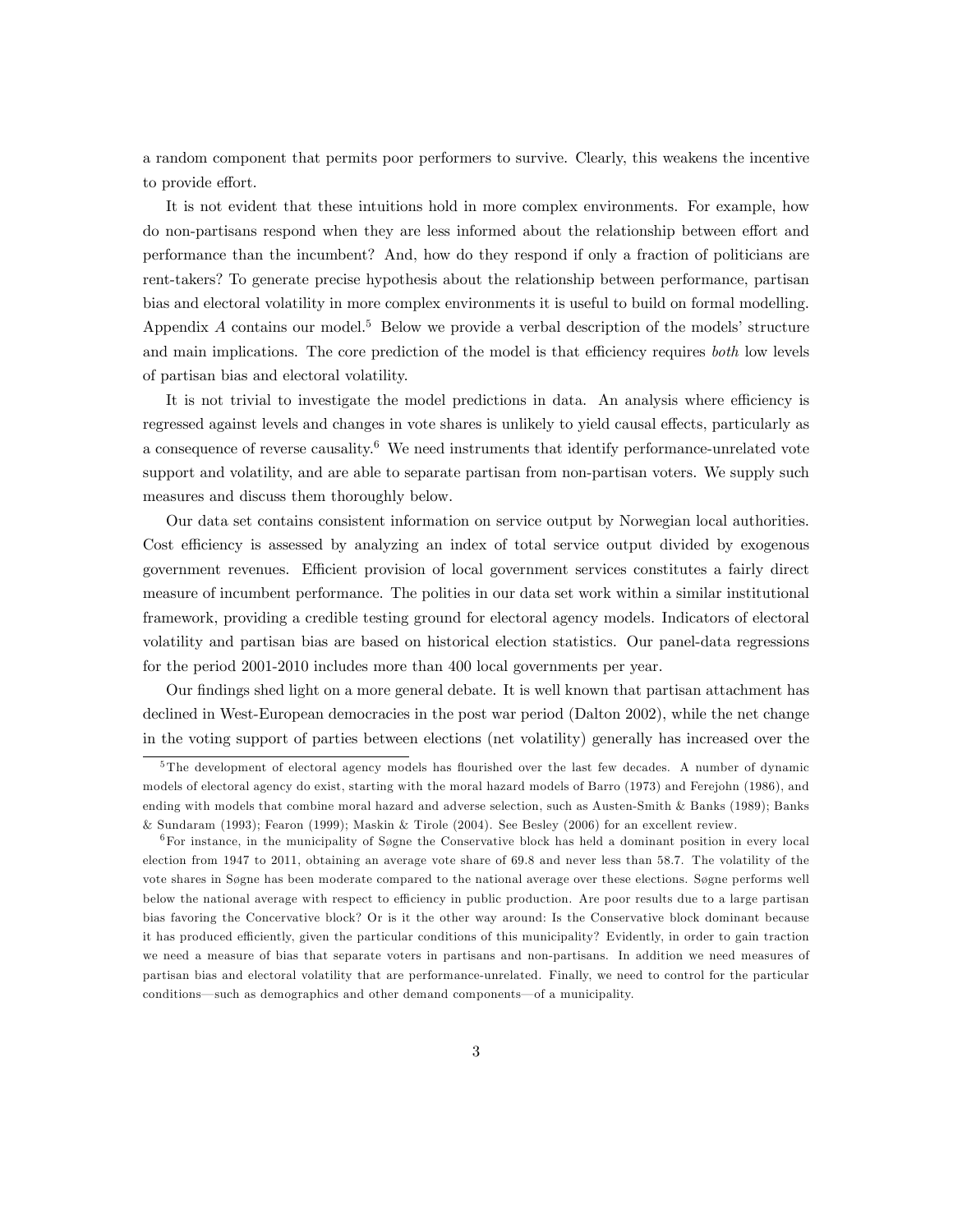same period (Pedersen 1979; Drummond 2006; Hix & Marsh 2007).<sup>7</sup> What, if anything, does this imply for incumbent performance?

Decline in party identifications is not a sufficient condition for stiffer electoral competition and improved public performance. For this to happen, declining party identifications need to reduce existing biases. Increased (net) change in voting support of parties is good news for performance if voter migration is due to punishment of under-performers. It is bad news for performance if it is driven by shocks in popularity that are unrelated to performance. Unfortunately, the existing literature does not allow one to make the relevant distinctions. Our paper takes a step in the direction of disentangling these effects.

## Model

The model has two periods with an election in between, and its public finance structure is tailored to the polities we study.<sup>8</sup> The polity includes both partisan and non-partisan voters, allowing for partisan biases to create lopsided elections. Incumbents come in two types. Bad incumbents maximize expected utility over the game, while good incumbents always provide maximal effort. Voters have probabilistic beliefs about the distribution of incumbent types, but only the incumbent knows its own true type.<sup>9</sup> There is a persistent revenue shock to the economy in period one. The revenue shock is observed by the incumbent, while voters have probabilistic beliefs about its distribution. This permits a bad incumbent to profitably mimic a good incumbent when revenues are high and survive elections with less than full effort, even if it is not favored by a bias. Finally the polity is hit by an exogenous popularity shock at election day. The shock can throw out a hard working incumbent even in the absence of partisan biases. Agents have probabilistic beliefs about the strength of the popularity shock.

We show that there are two equilibria in this model. In the first—pooling—equilibrium bad incumbents mimic good ones, and put in some effort in good times to gain reelection. In the second—separating—equilibrium bad incumbents never provide effort. The likelihood that a pooling equilibrium exists is larger the smaller is partisan bias, and the smaller is exogenous electoral volatility (popularity shocks). Thus, inefficiencies become more likely as bias and volatility increase. In contrast to a simple environment partisan bias can have an effect even when the share of partisans in the electorate is vanishingly small. Furthermore, the model predicts a negative interaction between bias and volatility; higher partisan bias should lead to lower efficiency in service production, and more so the higher electoral volatility is.

 $7$ There is, however, no firm evidence indicating that the same holds for the total number of vote switches between consecutive elections (overall volatility).

<sup>8</sup> See the section on institutions below for details.

<sup>9</sup> The model allow any probabalistic belief, so we do not need to take a stand on what motivates politicians.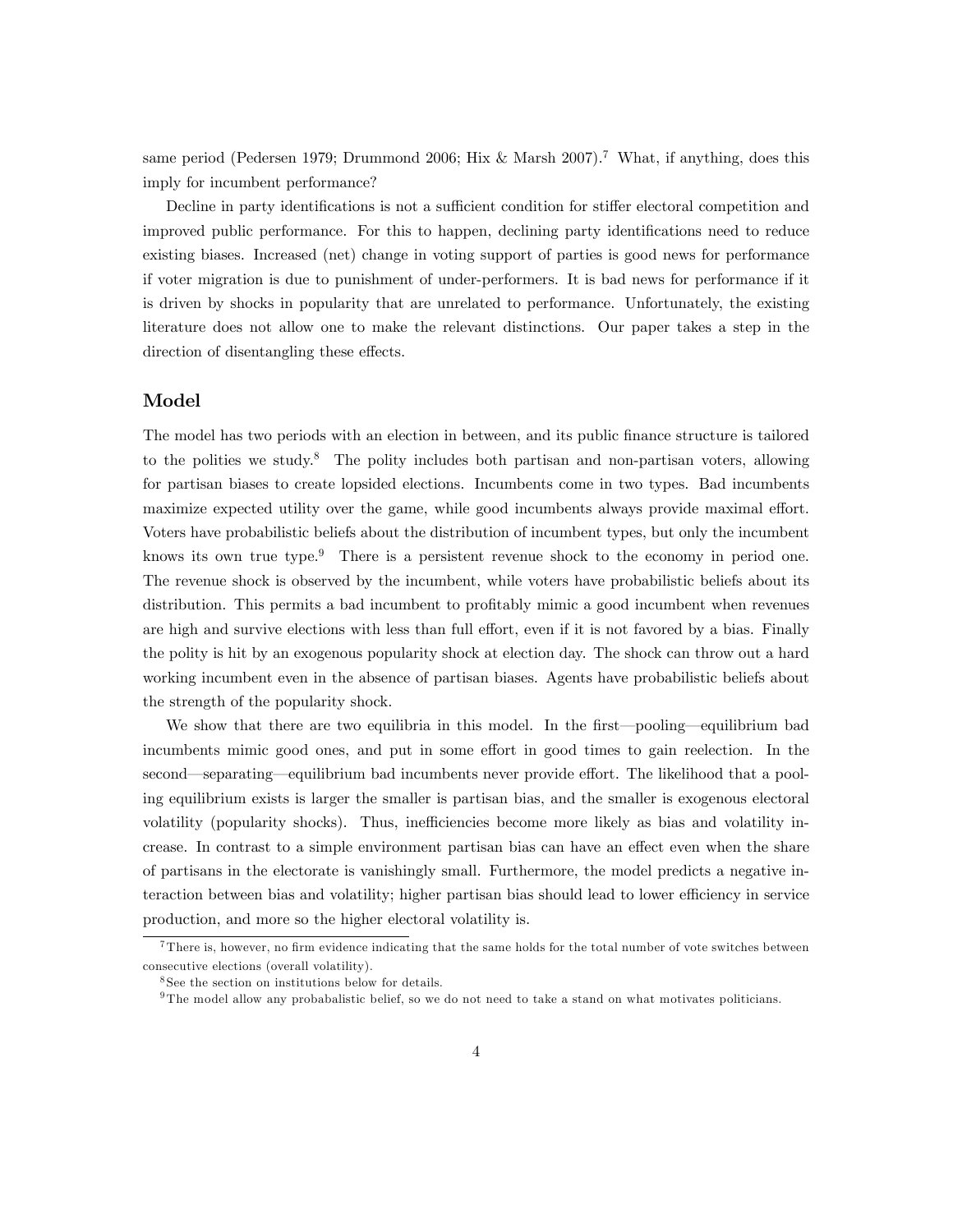Thus, we show that a version of the direct and intuitive effects of bias and volatility survive in a more complex environment. The interaction effect pinned down by the model is novel and non-intuitive.

## Related literature

Empirical testing of electoral agency models is scarce. We know of no other study that relates efficiency in public production to partisan bias and electoral volatility. Early studies based on observational data relied on country-year data sets with considerable institutional heterogeneity, and used aggregate measures of performance that relates to incumbent decisions in highly indirect ways.<sup>10</sup> This is starting to change. Today a handful of convincing empirical tests exists.<sup>11</sup>

Besley et al. (2010) model the (essentially pre-electoral) trade-off between fielding a high quality governor (that promotes growth and increases the win probability), and fielding a low quality governor (that reduces the win probability but extracts growth-retarding rents to party members). Their model is tested on U.S. states from 1929 to 2000. Various performance variables are regressed on the absolute deviation of the Democratic vote from 50%, which is their measure of electoral competition.<sup>12</sup> The measure of competition is significantly related to the outcome variables. Institutions have a fair degree of homogeneityin this study—though even between-state arrangements in the U.S. (such as, for example, term limits and balanced budget requirements) vary quite a bit.

Svaleryd & Vlachos (2009) develop an essentially static agency model (with full commitment), and analyze the effects of party competition and media coverage using panel data on Swedish municipalities. In their model political competition is conceptualized by the density of swing voters over a policy-unrelated dimension. In their empirical application electoral competition is operationalized in two ways; as the absolute distance between the left-wing and right-wing block, and as the cut-point density on the left-right axis of politics.<sup>13</sup> Their response variables tap "legal" rent-extraction" (party subventions and politicians wages), while ours exploits a more comprehensive measure of government performance. They find that party subventions and politicians wages respond negatively to increased competition and increased media coverage.

Fiva & Natvik  $(2013)$  set up a model in which the current incumbent can influence the action set of a successor through the allocation of public investments. In equilibrium the incentive to overinvest

<sup>10</sup> See for instance Alesina, Bakir & Easterly (1999); Easterly & Levine (1997); Svensson (1997, 1999); Cheibub & Przeworski (1999). See also the comments on parts of this litterature in Persson & Tabellini (2000:73).

 $11$  There is also a small literature on electoral agency using controlled laboratory experiments. We do not discuss it here. See Helland & Monkerud (2013) for a discussion and references.

 $12$ The performance measures include real growth in personal income; total taxes; corporate taxes, and a dummy for right-to-work laws.

<sup>13</sup> The last measure is taken from Johansson (2003).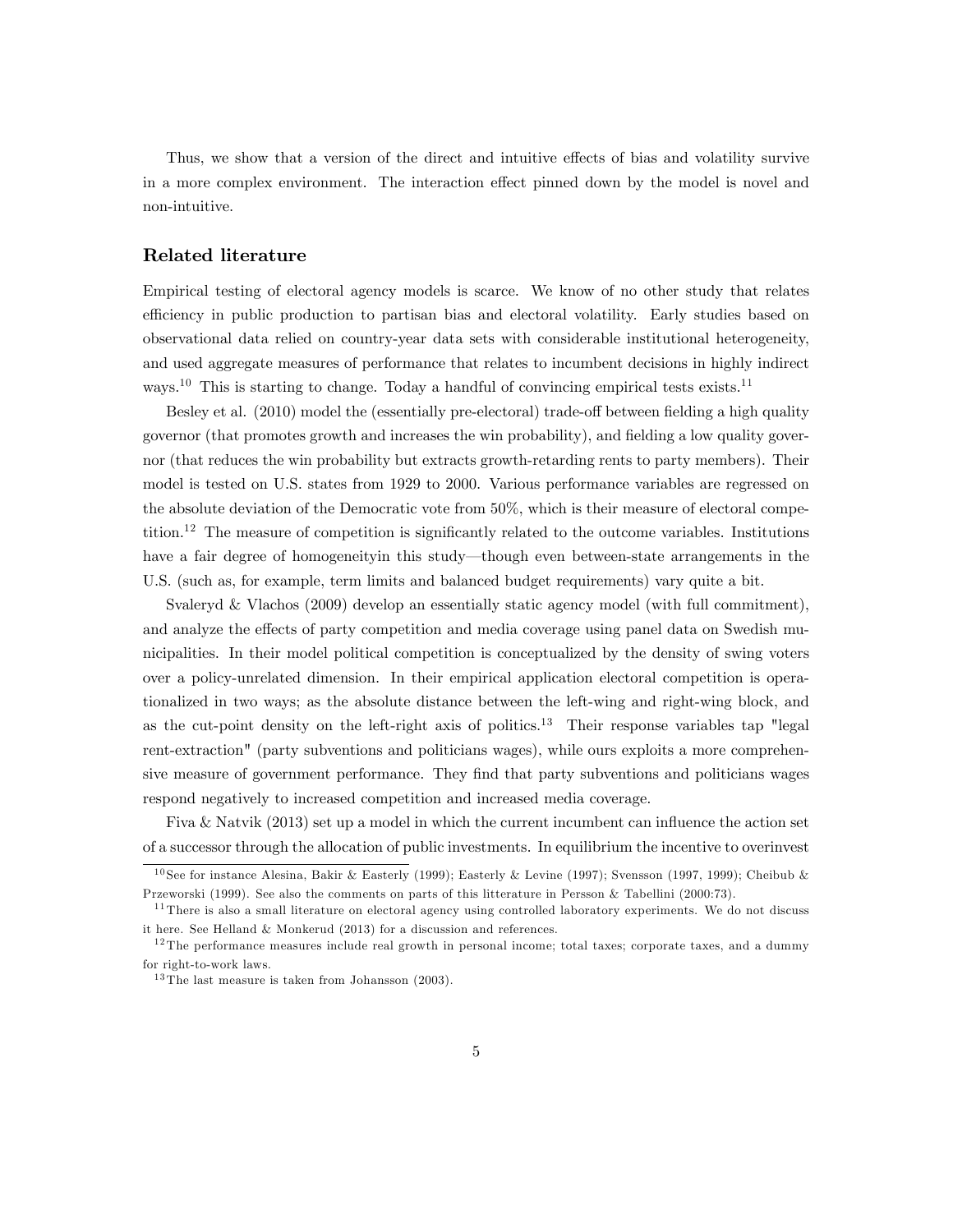in the incumbents preferred program increases with declining reelection probability.<sup>14</sup> They test their model on a panel of Norwegian municipalities. The reelection probability is operationalized as the change in support for the incumbent between the last national election and the last local election. The assumption is that a change in this support signifies a change in the reelection probability. They Önd that right-wing incumbents raise the general investment level in response to declining reelection prospects, while left-wing incumbents react to declining reelection prospects by raising the investments in child care.

Sørensen (2014) test a model of political dominance and polarization on panel data covering Norwegian municipalities. His dependent is public production measured by the same index as we use in this paper. Political dominance is defined as a party block that receives  $60\%$  or more of the vote in six consecutive elections, while polarization is measured by the survey responses of elected politicians on questions tapping into their ideological preferences. He finds that polarization and political dominance tend to reduce efficiency in public production.<sup>15</sup>

The papers by Besley et al. (2010); Svalryd & Vlachos (2005); Fiva & Natvik (2013); and Sørensen (2014) use exogenous sources of variation in order to achieve identification.<sup>16</sup> Below we discuss our empirical strategy and relate it to the strategies chosen in these four papers.

## Institutions

The Norwegian institutional setting is a three-tier system comprising central government, 18 county governments and 434 municipalities. Local elections to municipal and county councils are held every four years, alternating every second year with national elections (whose fixed term is also four year). Local elections take place in the context of a multi-party system with proportional representation, and each municipality is a single electoral district. Municipal revenues are largely exogenously given (see below), while a substantial discretion exists with respect to the allocation of revenues on expenditure items. Municipalities are not permitted to borrow in order to finance deficits.

The institutional structure of our electoral agency model fits the actual institutional set up well. In our model election periods are fixed; parties compete in a single district; revenues are given; and budgets are required to balance.

<sup>&</sup>lt;sup>14</sup>Provided the elasticity of substitution between capital and labor is low.

 $15$  Bruns & Himmler (2011) use the same dependent variable as Sørensen (2014). Their interest, however, is in the impact of local media coverage on efficiency, and political competition does not play a role.

 $16$ Petterson-Lidbom (2006) uses Swedish municipalities as a testing ground. He finds broad patterns consistent with electoral agency models in these (institutionally highly homogenous) data. However, he does not attempt to identify the precise mechanisms generating the observed patterns.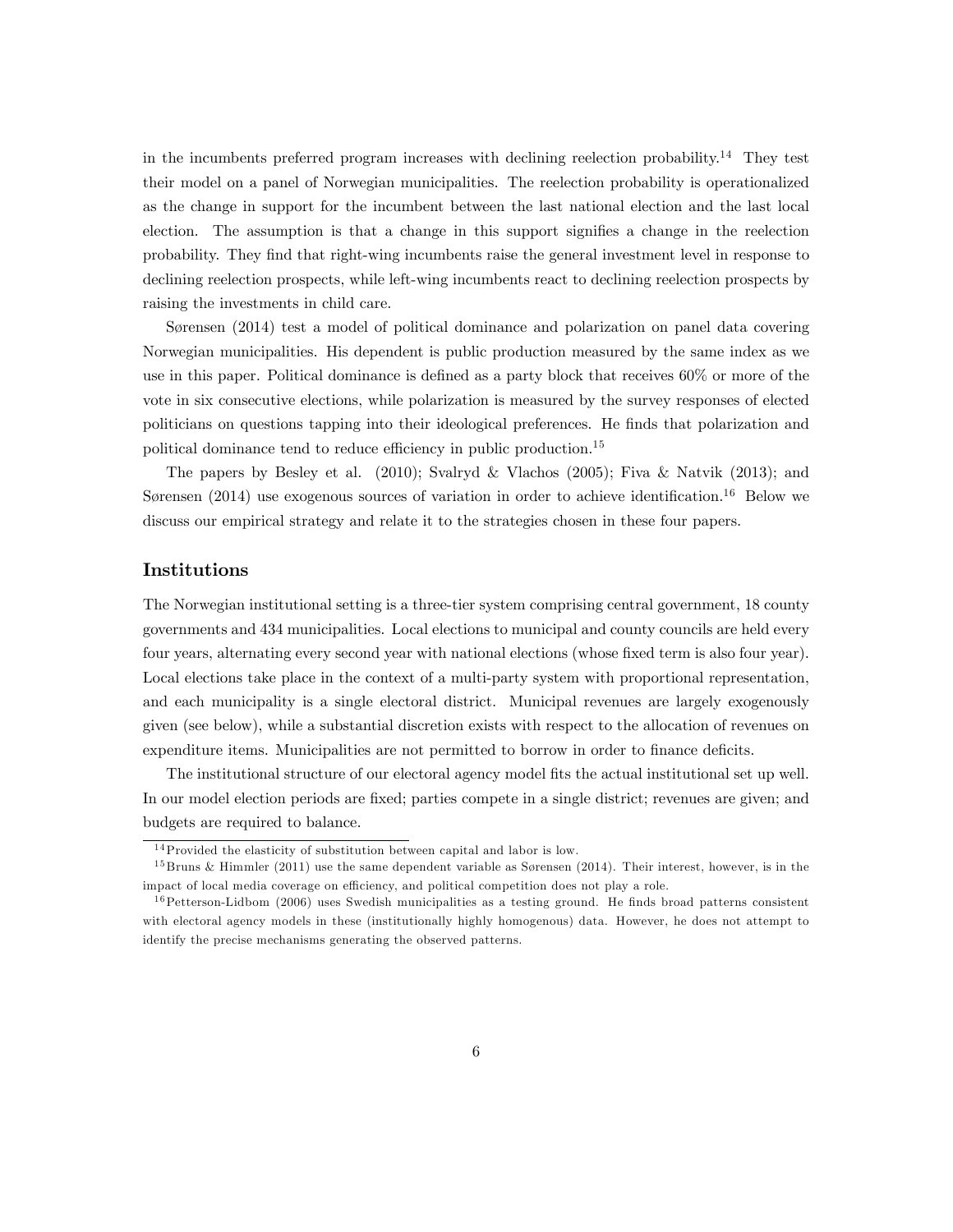## Empirical strategy

The core proposition (that follows from our electoral agency model) is that efficiency in public sector production is determined by the interaction of partisan bias and electoral volatility. We use the following econometric specification to investigate this relationship:

 $log(\frac{Production_{it}}{Revenue_{it}}) = \beta_0 + \beta_1 log(Revenue_{it}) + \beta_2(Partisan~Bias_{it}) + \beta_3(Electoral~Volatility_{it}) +$  $\beta_4(Partisan~Bias_{it} \times Electrical~Volatility_{it}) + \gamma \mathbf{Z} + \alpha_t + \epsilon_{it}$ 

were **Z** is a vector of control variables and  $\gamma$  the vector of coefficients. We run the regressions with fixed effects for years, and robust standard errors clustered on the municipality level.<sup>17</sup>

We have chosen a reduced form specification rather than a two stage least squares approach for two reasons. First, a two stage least square regression with interaction terms is not very transparent.<sup>18</sup> Second, the reduced form facilitates a straight forward interpretation of results.

Our main concern is reverse causality. Historical and expected performance may affect both the distribution of vote shares and the change in this distribution over time. Indeed, poor performance should provoke migration of non-partisans over party blocks according to our model. We now present our measures, and discuss potential endogeneity problems.

Revenue Most of municipal revenues derive from three sources of income: tax revenues, government grants and user charges. Tax revenues account for 45% of municipal revenues. Most of the tax revenues are collected as a proportional income tax. All local councils use the maximum tax rates throughout the period analyzed here. Furthermore, most of the grants are allocated as a general purpose grant based on fixed criteria. A large part of this block grant is a per capita subsidy designed to equalize revenues across municipalities ('revenue equalization'). Another component in the general purpose grant scheme compensates municipalities for external factors that influence production costs ('expenditure equalization'). Population size, age structure and settlement pattern are important criteria.

Free revenues are defined as the sum of income tax revenues and block grants, and they account for about 80% of total local government revenue. Note that the municipalities have very little influence on the level of free municipal revenue. The municipal councils can allocate the 'free municipal revenue' to different service sectors as they see fit, given that statutory obligations have been met. Local authorities are required by law to maintain a balanced budget and to run an operating surplus, first to finance investments and second as a financial buffer.

<sup>17</sup>Using the proc mixed procedure in SAS.

 $18$  In general, instruments need to be interacted with the *exogenous* part of the interaction term to achieve identification (Bun  $\&$  Harrison 2014).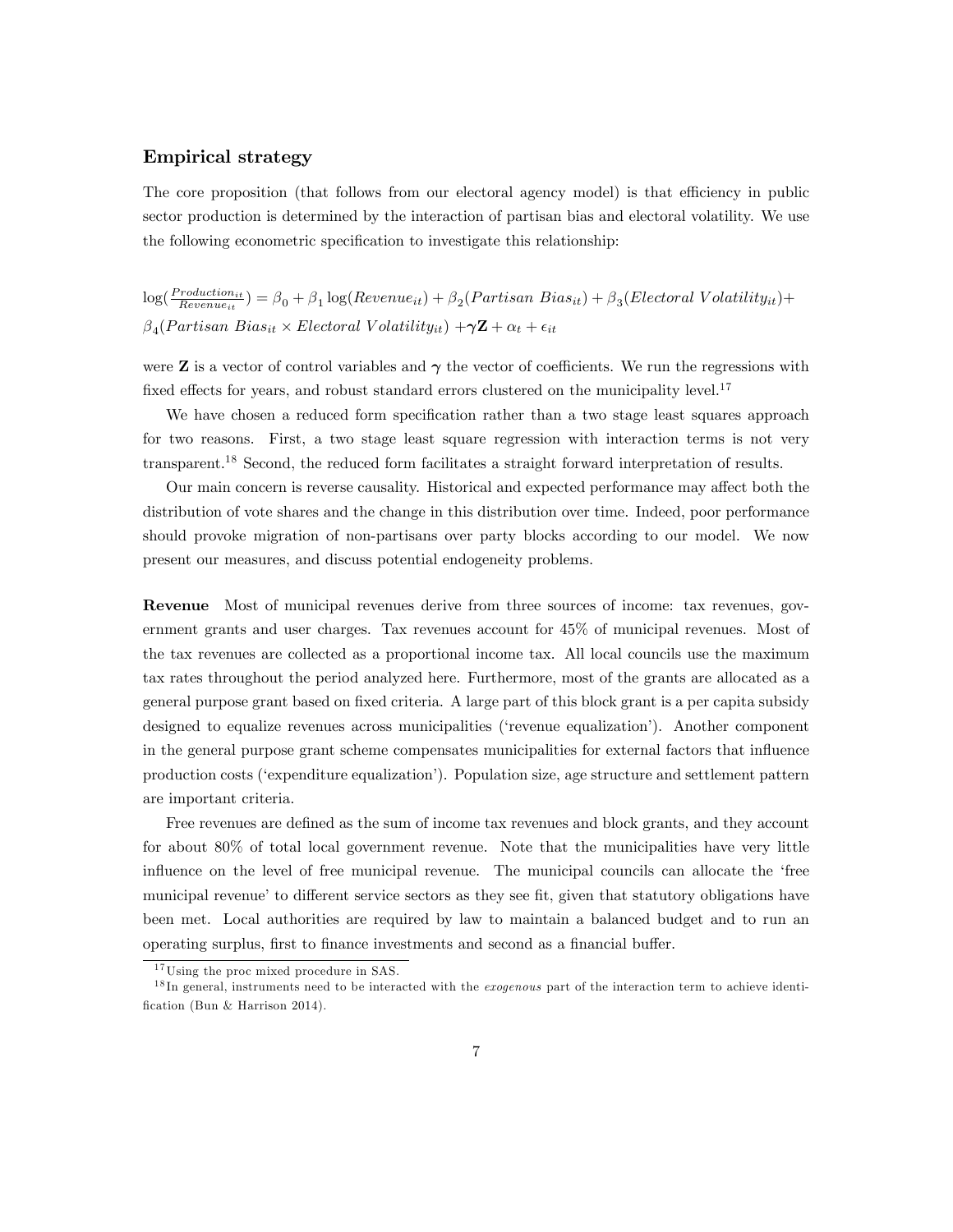Adjusted free revenue is an indicator of the municipalityís purchasing power, which has been developed by the Advisory Commission on Local Government Finances (TBU). It makes modifications in free municipal revenue per capita using the same criteria (cost keys) that are included in the system of expenditure equalization described above. The index is standardized on a national average of 100.

The adjustment for cost differences does not take into account geographical variations in social security contributions. The municipalities pay a fixed rate on total wage spending as social security contributions, and the rate varies from 14.1% in urban areas to zero in the smaller municipalities located in peripheral regions. To standardize purchasing power across municipalities, we subtract the costs of to these contributions from the original index.

**Production and Efficiency** Service production has been measured as a composite index that covers the major local government sectors. The index is based on data from the TBU.<sup>19</sup>

The index captures a wide spectrum of policy issues on which voters are likely to judge the performance of their representatives. The index is available for the period  $2001-2010$  (see Borge et.al. 2008; Bruns and Himmler 2011; Sørensen 2014). For the period 2001-2007, the production index covers six service sectors: child-care centers, primary and upper secondary education, primary health care, nursing services, child custody, and social welfare programs. Output in each of these sectors has been measured by a total of 17 indicators. These cover about 70% of gross operating costs in the municipality. For the period 2008-2010, the index includes the cultural sector and additional quality indicators have been developed. In this period the composite index is based on 25 indicators.

The indicators for the individual sectors have been defined by a key output indicator and a set of quality indicators. For example, the main indicator for child-care service production is number of staying hours for children in day-care institutions, measured relative to number of children aged  $0-5$  years. The quality indicators are defined by personnel qualifications and the area allocated for children's play and outdoor activities. The production indicator for child-care is based on both these indicators. The composite indicator has been calculated by defining service production for each sector, and subsequently aggregating sectorial output into an overall index using their annual share of aggregate spending as weights.

One concern is that the revenue index does not exactly match the services included in the production index. The production index does not cover all municipal services, and the local government can collect some additional revenues by user fees and by dividend from companies owned by the municipalities. As a robustness check, we therefore include an additional adjustment factor,

<sup>19</sup> Borge et al. (2008:477-478) provide a detailed account of the indicators included in the index.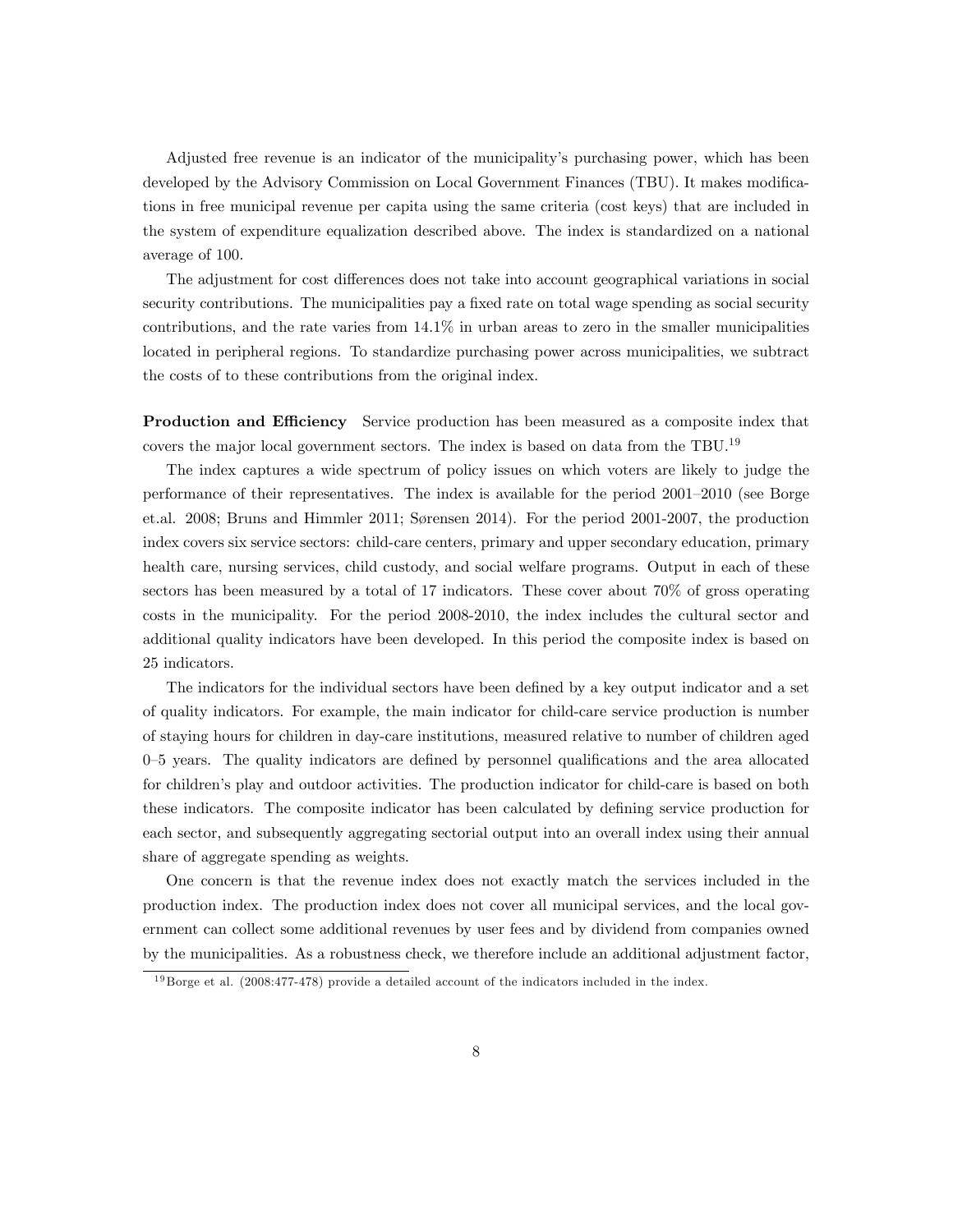the ratio of gross current expenditures to free revenue as a control variable. The results are not sensitive to this test.<sup>20</sup>

Another concern is reverse causation. Rent seeking politicians may increase current spending levels to maintain levels of service production, hoping for bail-outs from the central authority. At the same time, it is vital to control for municipal revenues in the efficiency regression since it is well known that efficiency decreases in revenues (e.g., Borge et al. 2008). In line with this concern, Figure 1 shows that efficiency decreases in revenues in our data. As to be expected from theory, for a given revenue level efficiency is lower in biased, high volatility municipalities.

## <Figure 1> here

Although we believe that adjusted free revenue is an exogenous revenue concept, we estimate additional regressions using municipalities' hydropower revenues as instrument variable. Following Andersen et al.(2014), we use revenues from hydropower taxation as measured by commercial property taxes per capita as instrument variable for index of adjusted free revenues. Our results turn out to be robust to this, indicating that adjusted free revenues are indeed exogenous.<sup>21</sup>

Partisan bias Party competition has usually been captured by the concurrent vote margin of victory or density at the cut-point (Besley et. al 2010; Svaleryd & Vlachos  $2009$ ).<sup>22</sup> Our concept of partisan bias deviates from this conceptualization. We assume that a party bloc is favoured by a partisan bias if it has a larger 'bedrock constituency' or 'core body of voters' than its competitor.<sup>23</sup>

Short-term fluctuations in the vote margin are not necessarily a valid indicator of partisan bias. We therefore measure bias in an extended time period before the relevant year. These data have been matched with the relevant election periods in the 2000s, i.e. the local elections in the 2001-2010 period. Bias has been measured using data on five previous elections to municipal councils.

For each municipality, we have identified the party blocs' minimum level of voter support over these five election periods. These minimum levels are defined for each municipality, and as a share variable. Partisan bias is defined as the difference between the incumbent and challenger minimum vote support. This implies that the partisan bias has identical values for years in the same election period, and that variations over election periods are limited.

<sup>20</sup> See Supplementary materials, S3.

<sup>21</sup> See Supplementary materials, S5.

<sup>22</sup> See Besley and Case (2003) for a comprehensive survey of measures of political competition.

<sup>&</sup>lt;sup>23</sup> Operating with blocks of parties seem warranted. Beginning with the local elections of 1999, political parties have increasingly choosen to enter into formal coalition agreements. At the start of the election periods in 2007 and 2011 nearly all Norwegian municipalities had formal coalition agreements in place. See Sørensen (2014).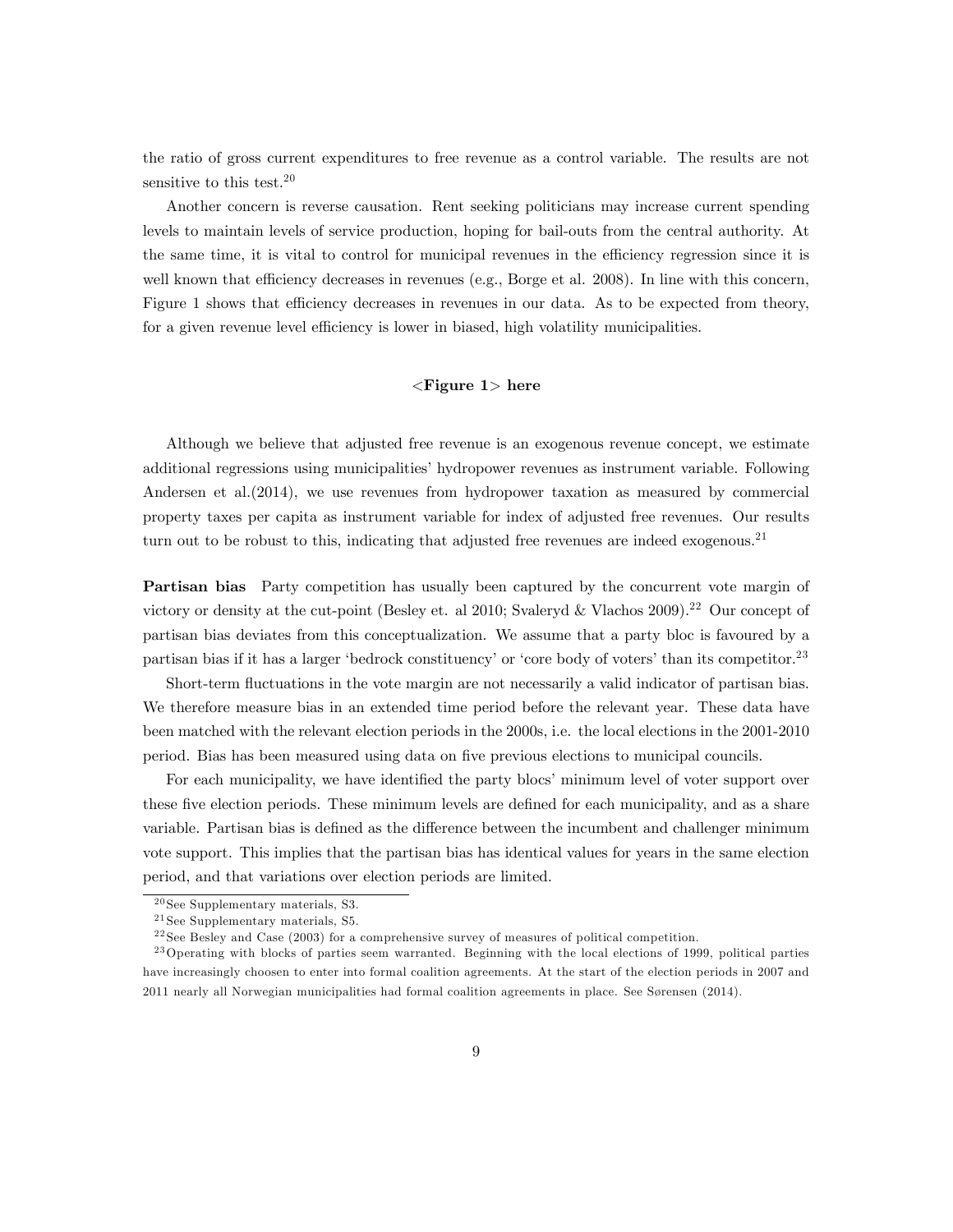The existing literature has used different strategies to identify exogenous variation in party competition. Besley et. al (2010) exploit the changes in the system of voter registration in the southern US states, which ended the Democratic Party's near monopoly position. Svaleryd & Vlachos (2009) use voters support for the political parties in the national elections in a period before a major consolidation of the municipality structure. They develop an instrument variable for party competition by aggregating these data to the existing municipal structure. Sørensen  $(2014)$  has employed a similar identification strategy. Finally, Fiva & Natvik  $(2013)$  use municipal level data on national election outcomes to measure the voters' ideological preferences, and also exploit variations in the support for the incumbent's party bloc in the surrounding municipalities in the county.

In line with previous studies, our indicator of partisan bias has been measured on municipalitylevel voting in the national elections (i.e. the elections to the national parliament, the Storting). For this to make sense local performance should not impact on bias in national elections. Little is known about the impact of local performance on national voting. In the election studies literature, the main concern seems to be the reverse, that national performance and national campaign issues determine local election results. Around 1/10 of respondents in the Local Election Surveys of 1995 and 1999 identified national issues as the most significant determinants of their voting (Bjørklund & Saglie 2000:39). A majority of respondents in the local election survey of 1999, moreover, shared the opinion that the local election was dominated by local issues (Bjørklund & Saglie 2000:73). Finally, a sizable 20% of respondents split their party vote in the municipal and county elections of 1999 (Bjørklund & Saglie 2000:53). This suggests that different considerations, or differences in party platforms, determine the vote in the two elections for at least a sizable fraction of voters. Nonetheless, the correlation between bias in local and national elections is sizable.<sup>24</sup>

By assumption, partisan voters (i.e. voters with strong (left or right) ideological preferences) do not split their voting at local and national elections. Partisans vote for labels. Thus, the partisan vote shares in a given municipality should be the same when measured in local and national elections. Our identifying assumption is that historical national election outcomes are related to efficiency only through their effect on the incumbency bias in the elections to the municipal councils.

Histograms for partisan bias measured by local voting in local elections (the potentially endogenous measure), and partisan bias measured by local voting in national elections (the presumably exogenous measure) are presented in Figure 2.

#### <Figure 2 here>

<sup>24</sup> The bivariate correlation between bias measured at the local and national level is 0.78.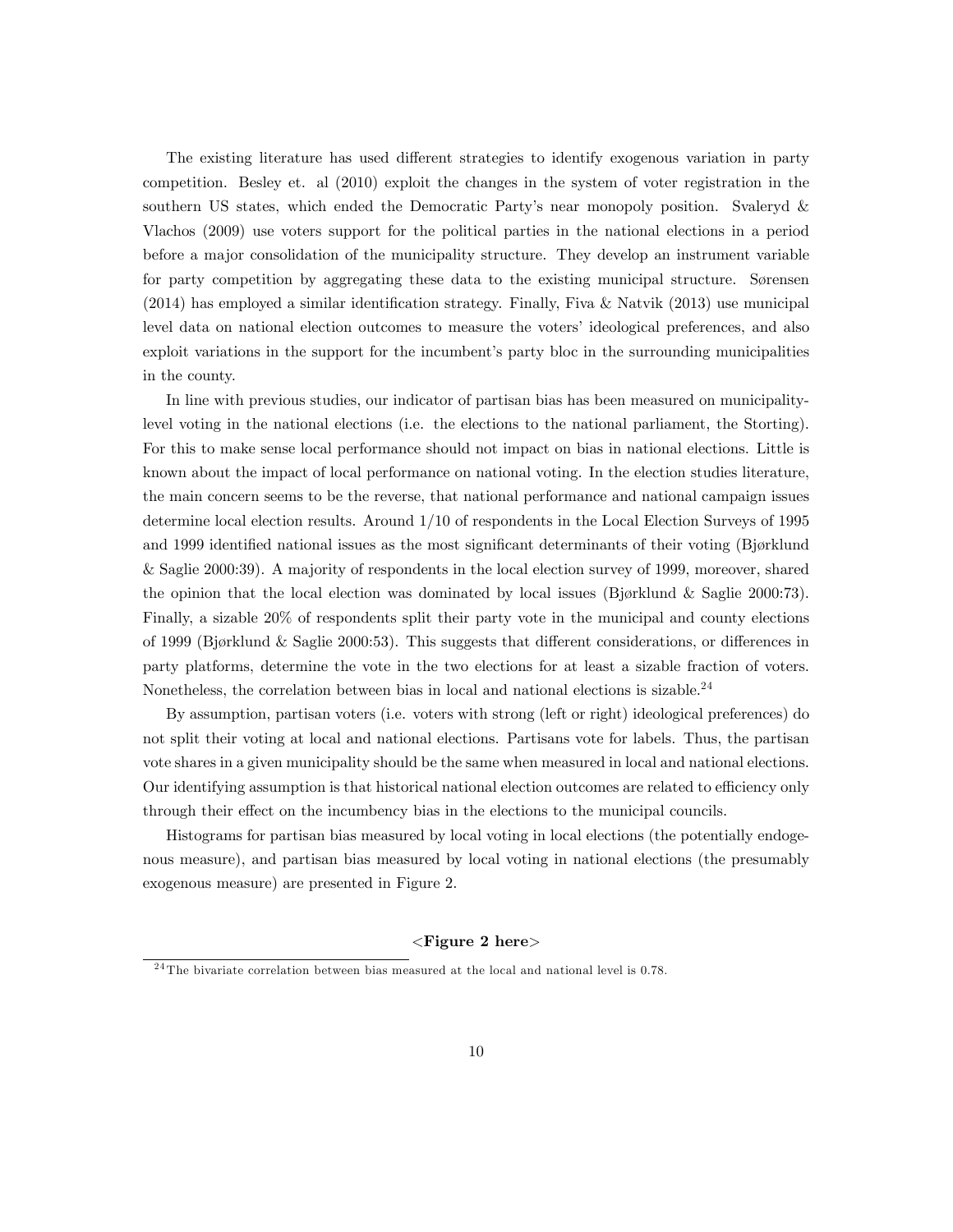We appreciate that the distribution of partisan bias measured by local voting in local elections is less dense than the corresponding distribution measured by local voting in national elections.

Electoral volatility We define volatility as variations in voter support for a bloc that are unrelated to voters' assessment of the incumbent's efficiency performance. We measure volatility using a procedure similar to that for incumbency bias. We calculate municipal-level variations in support for the party blocs over a history starting with the local election of 1983 and including all subsequent elections up to the one in question.<sup>25</sup> We capture this variation by the municipality-specific standard deviations of voter support for the party blocs over the relevant time periods.

To obtain our measure of electoral volatility we calculate the average standard deviations of all municipalities in a given economic region, excluding the municipality in question. This allows us to interpret volatility as a regional popularity shock using, presumably, exogenous sources of variation (Svaleryd & Vlachos 2009; Fiva & Natvik 2013).<sup>26</sup> Obtaining an exogenous source of variation is of importance, since our theoretical model only address volatility due to random—and efficiency independent—shocks in popularity. The identifying assumption here is that volatility in neighboring municipalities influences efficiency only through volatility in the relevant municipality.

Note that both bias and volatility are measured as averages over a (recent) history. We believe this help in distinguishing between, on the one hand, persistent traits—bias and volatility—of the polities analyzed, and, on the other hand, current performance—that is, efficiency in production. We recognize that the start years of our calculations are arbitrary. Although we should consider partisanship a fairly persistent trait of voters, electorates are gradually replaced by demographic forces. For this reason alone, one would expect the number of partisans to change over time. However, we see historical volatility as a proxy for volatility as it is perceived by the agents. Perceptions are subjected to the presumably limited memory of voters and candidates. Limited memory is an argument for fixing our start years in the fairly recent past.

Figure 3 show our measures of Electoral Volatility, measured in the municipality (potentially endogenous) and in the neighboring municipalities (presumably exogenous).

#### <Figure 3 here>

We appreciate that the distributions of electoral volatility measured in the municipality and in neighboring municipalities does not differ radically.

 $^{25}$  Local elections were held in 1987, 1991, 1995, 1999, 2003, 2007 and 2011. National elections in 1985, 1989, 1993, 1997, 2001, 2005 and 2009.

<sup>&</sup>lt;sup>26</sup>We differ from Fiva & Natvik (2013) as they use the county level (N=19), while we use the economic regions (N=90). The latter yields more cross-sectional variation, which is useful in the current research design.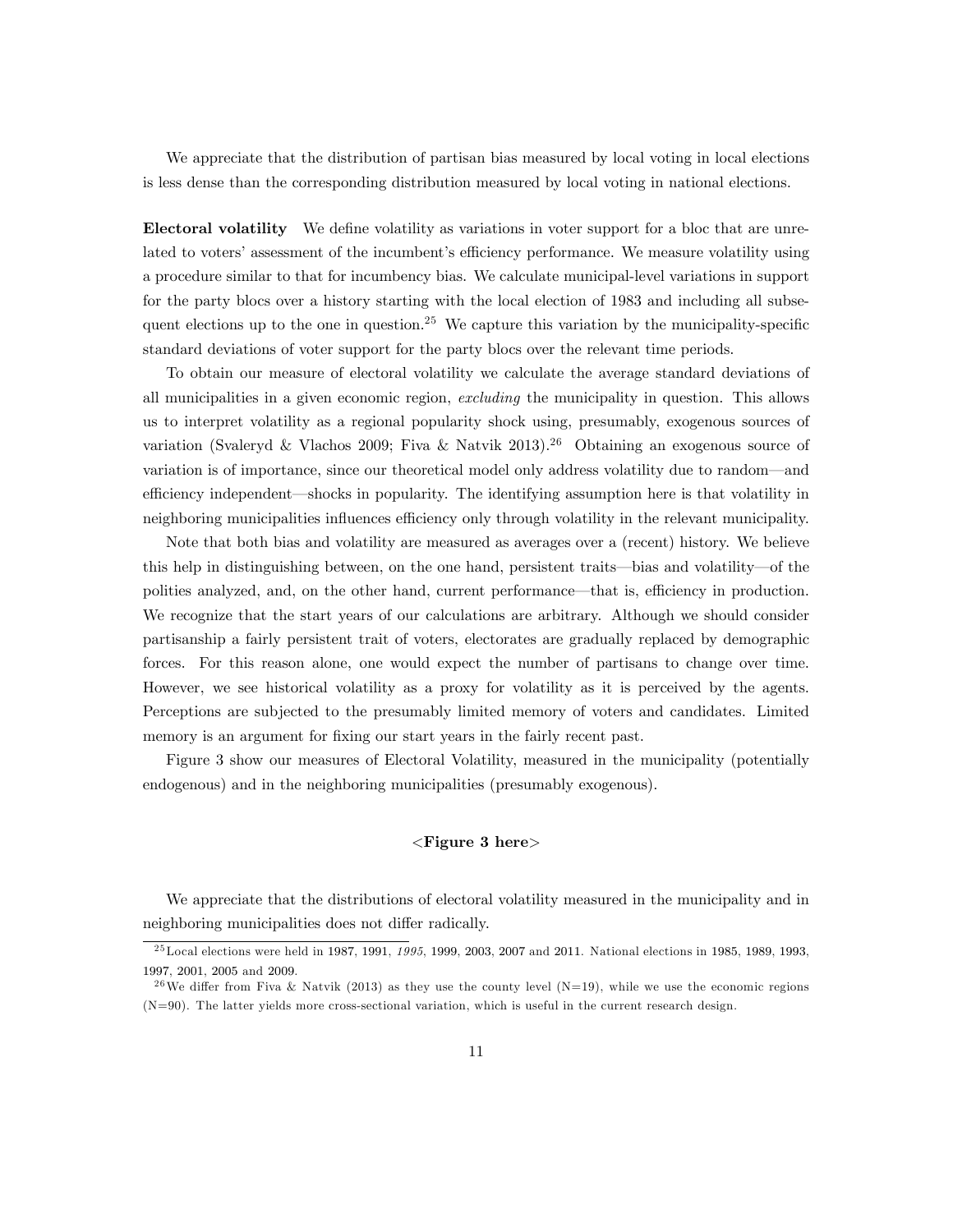Controls We include a vector of controls in our regressions to address potential problems of omitted variables bias. This vector include municipal population, share of children, young and elderly, a dummy for socialist majority in the municipality, and a party fragmentation measure for the local council.

Population and population shares are included to account for demand effects in the municipality that are not captured fully by the Öxed criteria of the block grant system.

The political color of party blocks could impact on efficiency. Left-wing parties—particularly the Labor party—have strong ties to the trade unions, and are likely to cater to their interests. If efficiency implies fewer employees, the socialist block may be less willing to loose popularity among public union members than a non-socialist incumbent. Existing research also suggests that a socialist majority may be more likely to cause higher wage levels (Strøm 1995). For these and similar reasons we include a dummy for socialist majority in the local council.

Borge et al. (2008) suggest that efficiency is a common-pool problem. When the party structure is highly fragmented, each party group seeks to increase spending for its pet projects. Lack of centralized coordination may lead to spending increases, which are likely to reduce efficiency (cf. Figure 1). Furthermore, fragmentation within party blocks may weaken accountability, which is also likely to reduce efficiency. Several contributions in the vote-popularity literature suggest that blurred lines of responsibility dilute voters' ability to punish incumbents for poor performance (for example Dutch  $&$  Stevenson 2008). We use the complement of the Herfindahl index to control for party fragmentation.

**Descriptives** We have two particular concerns with the data. The first is that the definition of the production index for 2009 differs somewhat from the index for the previous years. However, excluding data for 2009 and 2010 does not affect our estimates.<sup>27</sup> All results are therefore based on the entire data set. The second concern relates to people who vote for parties outside the two major blocks in local elections. These votes go to local lists and shared lists of two or more political parties. For half the municipalities, support for these lists amounts to less than 2% of the total ballot. In about 25% of the municipalities, these lists receive 13% or more of the votes. Since the model is based on the assumption that polarization is a left-right phenomenon, we ran regressions excluding municipalities with substantial vote shares going to local lists.<sup>28</sup> Based on these, taking account of local lists does not seem to influence results, so we decided to run regressions on the entire data set. Fortunately, the local list is a marginal phenomenon in national elections, so our

<sup>27</sup> See Supplementary materials, S7.

<sup>28</sup> See Supplementary materials, S6a and S6b.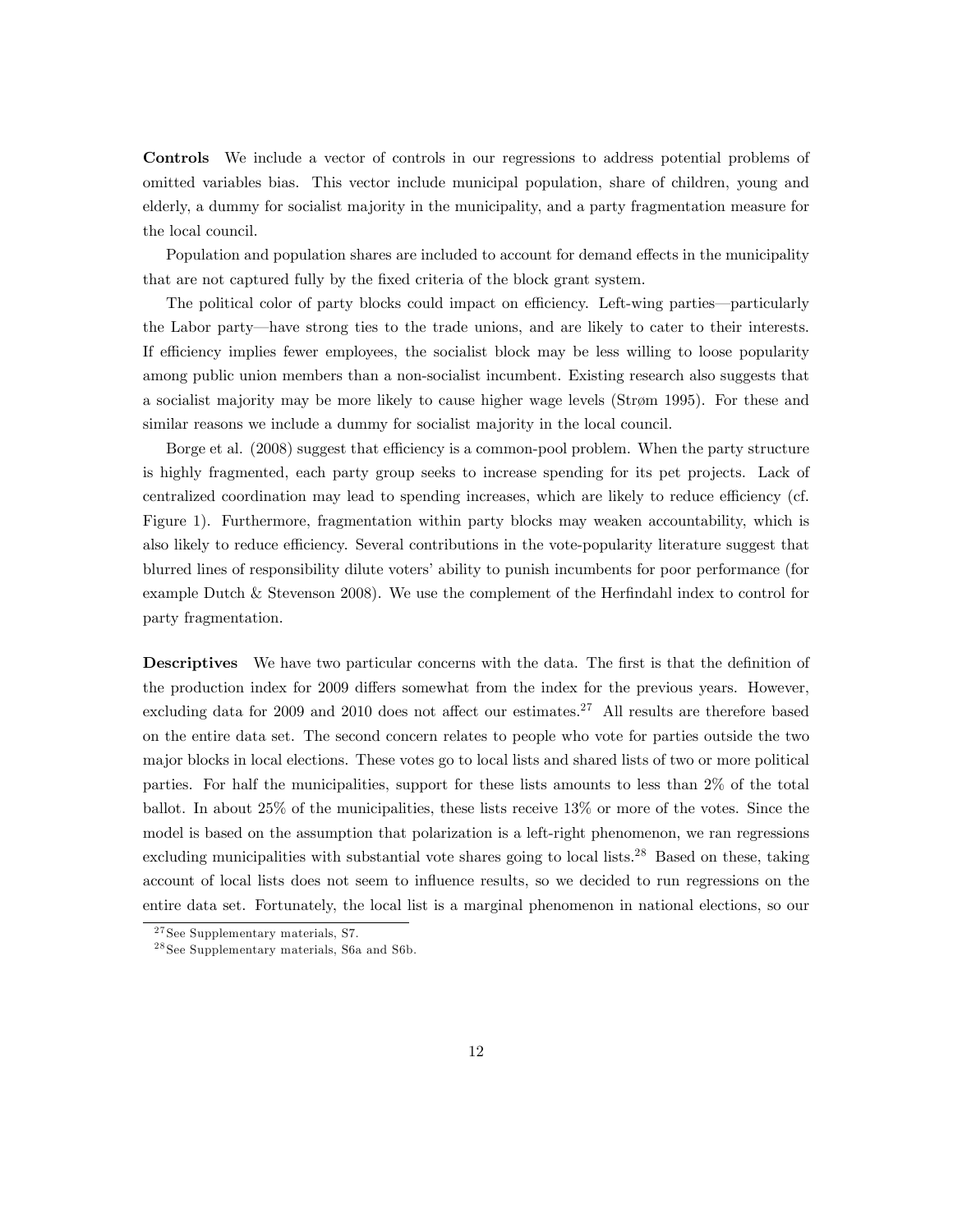|                                                    | N        | Mean    | Std    | Max     | Min   |
|----------------------------------------------------|----------|---------|--------|---------|-------|
| Production                                         | 3710     | 108.56  | 15.00  | 189.20  | 73.41 |
| Revenues                                           | $3\;515$ | 93.51   | 20.65  | 347.02  | 73.90 |
| Efficiency                                         | 3 7 1 0  | 1.04    | 0.12   | 1.44    | 0.41  |
| Partisan bias, measured locally                    | 4 340    | 0.24    | 0.17   | 0.82    | 0.00  |
| Partisan bias, measured nationally                 | 4 340    | 0.22    | 0.16   | 0.74    | 0.00  |
| Electoral volatility, measured locally             | 4 340    | 0.06    | 0.04   | 0.36    | 0.00  |
| Electoral volatility, measured regionally          | 4 320    | 0.06    | 0.02   | 0.16    | 0.00  |
| Population                                         | 4 3 1 2  | 9 5 2 6 | 18 493 | 256 600 | 209   |
| Population share $\leq 6$ years                    | 4 3 1 2  | 0.07    | 0.01   | 0.11    | 0.03  |
| 6 years $\langle$ Population share $\leq$ 15 years | 4 312    | 0.14    | 0.01   | 0.19    | 0.09  |
| Population share $\geq 66$ years                   | 4 312    | 0.16    | 0.03   | 0.27    | 0.07  |
| Party fragmentation (1-Herfindahl index)           | 4 051    | 0.76    | 0.08   | 0.89    | 0.39  |
| Socialist majority $(=1, 0)$ otherwise 0)          | 4 067    | 0.18    | 0.38   | 1.00    | 0.00  |

measure of partisan bias should be unaffected by the presences of such lists in the municipality.<sup>29</sup> Descriptive statistics are provided in Table 1.

Table 1: Descriptive statistics.

The production indicator has an average value of 109, and a standard deviation of 15 (the population weighted average is 100). As expected, about 80% of the variation is cross sectional. Average revenue is 94, ranging from a minimum of 74 to a maximum of almost 350. The extremely high maximum value is due to revenues from hydroelectric power plants in a few municipalities with very small populations. The average value is below 100 since we have subtracted social security contributions and added other revenue types as explained above. The efficiency index is calculated as the ratio of the production index to the revenue index, and it displays considerable variation as well. About 70% of the variation is between municipalities.

Norwegian municipalities differ a lot with respect to size and demographic composition. The smallest municipality is the island Utsira with 209 inhabitants, while Bergen has a population of 256 thousand.<sup>30</sup> Shares of children, young and elderly also vary considerably across municipalities.

Four variables characterize the political situation of each local council, party fragmentation (1- Herfindahl index), socialist majority (dummy variable), partisan bias and electoral volatility as

 $^{29}$ In the national elections of 2005, for instance, only 6 000 votes were allocated to local lists, of a total of 2.6 million.

 $30$  The capital—Oslo—is not included in our analysis, since it has status both as a municipality and a county.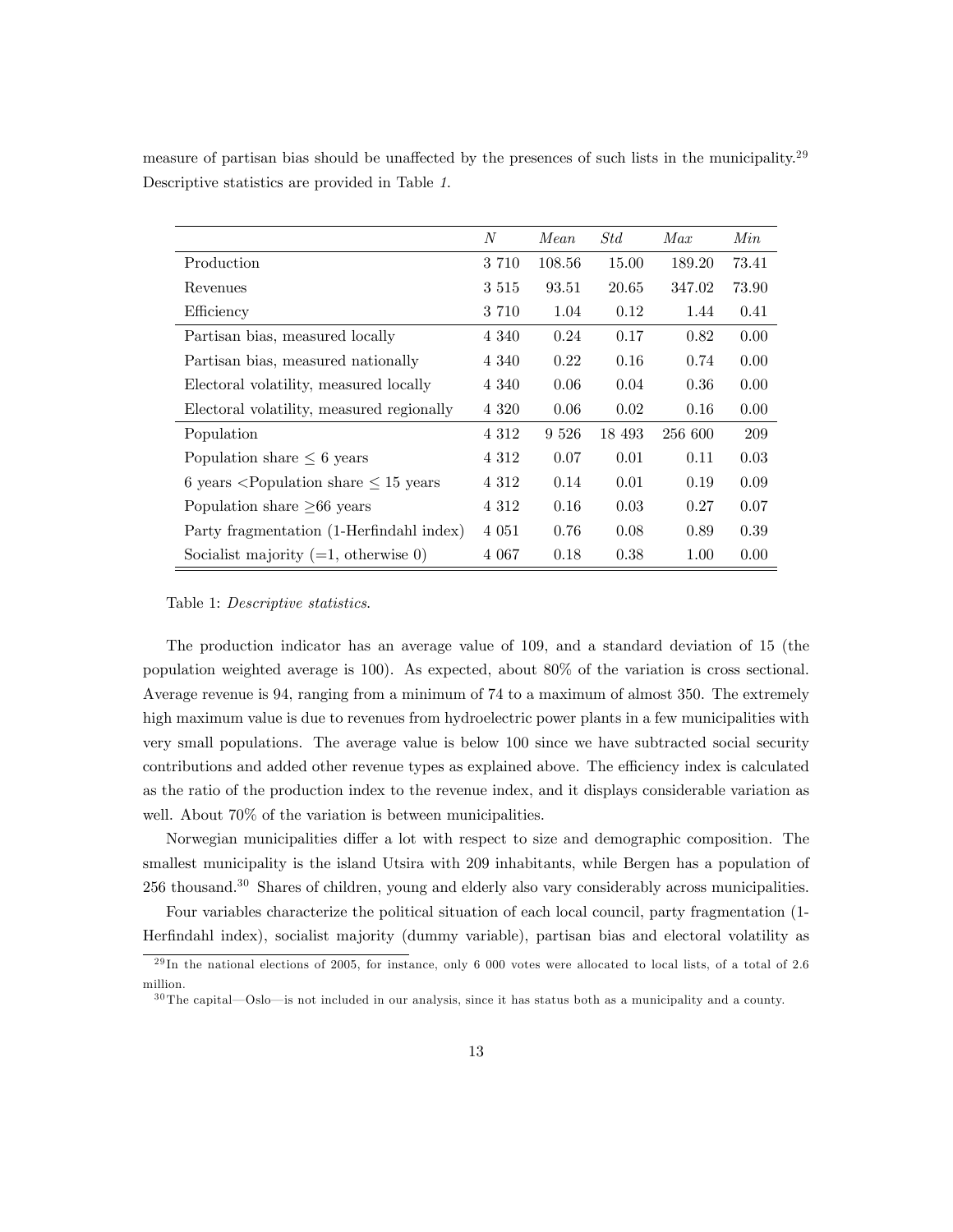defined above. These variables are measured as local voting in local elections in the municipality in question. Below we use these in-municipality measures for comparison. On average, we find a similar partisan bias for local voting in local and in national elections (cf. Figure 2). The incumbent block's electoral support minus the opposition block's electoral support is 0.22-0.24 on average. Partisan bias varies from almost zero to a maximum of 0.74 for local voting in national elections, and 0.82 for local voting in local elections. As explained, electoral volatility is measured as the variation over time in the incumbent's support in the neighboring municipalities of the same economic region. The average is comparable to the corresponding average when electoral volatility is measured in the municipality itself (cf. Figure 3). Nearly all variation in volatility is crosssectional, and inter-municipal variations are obviously higher than the volatility variations between the regions.

## Analysis

In our regressions the measures of electoral volatility and partisan bias are centered around their mean values to facilitate interpretation of the multiplicative terms. The main result is displayed in Table 2. The regression in Model 1 calculates electoral volatility and partisan bias using election results for the municipality in question. In Models 2 and 3 electoral volatility is measured using economic region level data while excluding the municipality in question, while partisan bias is measured using local voting in national elections. Models 1 and 2 are estimated with the vector of controls.<sup>31</sup> In Model 3 the vector of controls is dropped.

<sup>31</sup> Supplementary materials, S1, contains Model 2 with controls displayed.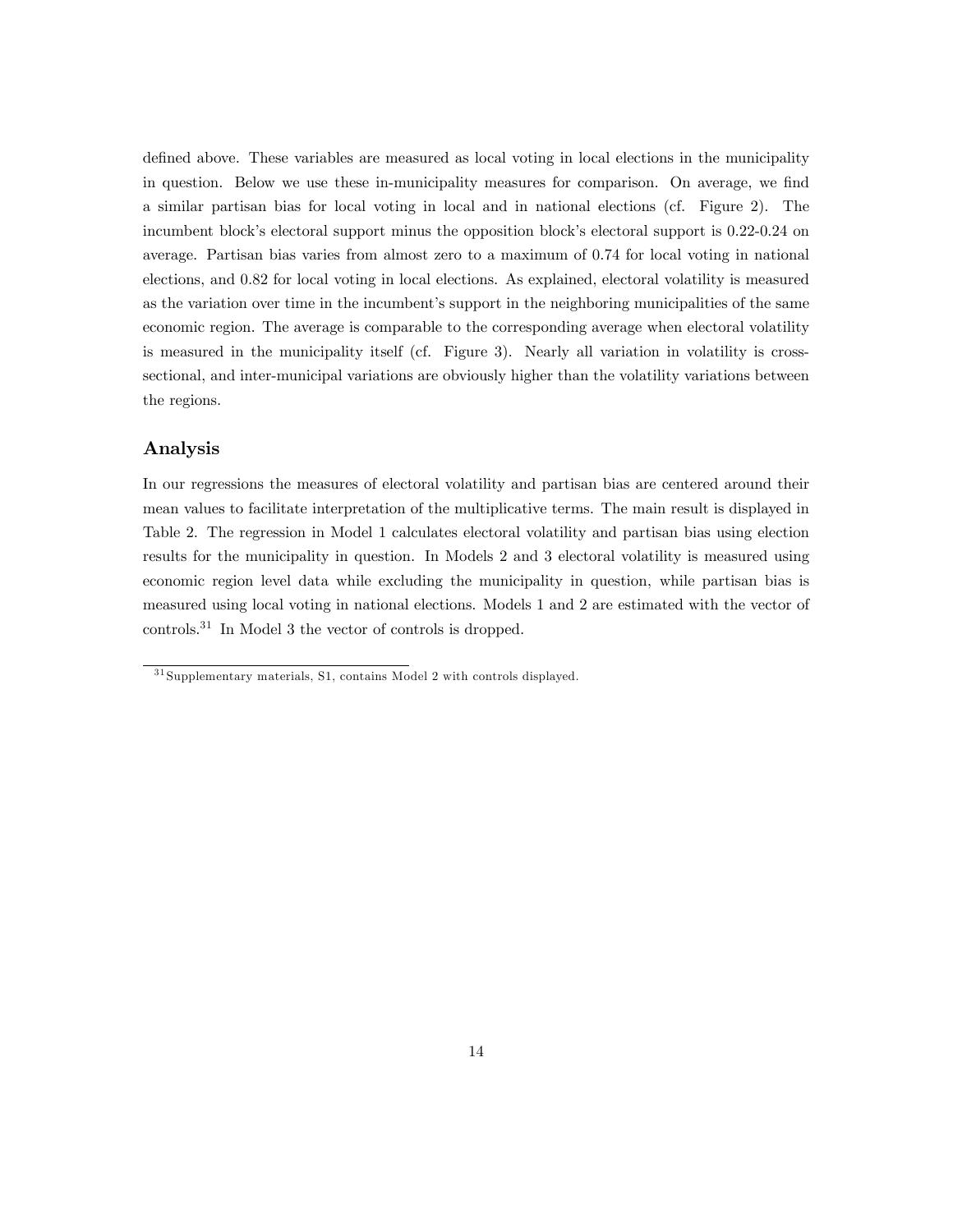|                                    | Model 1   |      | Model 2   |     | Model 3  |     |
|------------------------------------|-----------|------|-----------|-----|----------|-----|
| Partisan Bias                      | $-0.059$  | ***  | $-0.088$  | *** | $-0.082$ | *** |
|                                    | (0.021)   |      | (0.021)   |     | (0.025)  |     |
| Electoral Volatility               | 0.207     | $**$ | 0.812     | *** | 0.870    | *** |
|                                    | (0.092)   |      | (0.130)   |     | (0.172)  |     |
| Partisan Bias×Electoral Volatility | $-0.356$  |      | $-3.132$  | *** | $-3.458$ | *** |
|                                    | (0.514)   |      | (0.725)   |     | (0.914)  |     |
| $log($ Revenues $)$                | $-0.551$  | ***  | $-0.584$  | *** | $-0.415$ | *** |
|                                    | (0.038)   |      | (0.034)   |     | (0.040)  |     |
| Constant                           | 3.062     | ***  | 3.221     | *** | 1.859    | *** |
|                                    | (0.195)   |      | (0.173)   |     | (0.181)  |     |
| Controls included                  | Y         |      | Y         |     | N        |     |
| Number of observations used        | 3 5 1 4   |      | 3 4 9 4   |     | 3495     |     |
| $\chi^2$ model, p-value            | 0.000     |      | 0.000     |     | 0.000    |     |
| BIC                                | $-7281.7$ |      | $-7528.4$ |     | -6 356.9 |     |

Significance levels \*\*\*  $1\%$ ; \*\*  $5\%$ ; \*  $10\%$ .

Table 2: Dependent:  $log(E\text{fficiency})$ . Fixed effects for years; robust standard errors clustered on the municipality level; Electoral Volatility and Partisan Bias centered on their mean values.

Note first that the signs of partisan bias, electoral volatility and their interaction are consistent with our theoretical model in all three regressions. The coefficient of both partisan bias and electoral volatility is substantially weaker in Model 1 than in Models 2 and 3. Furthermore, while the crossterm in Model 1 is weak and insignificant, it becomes strong and significant in Models 2 and 3. Our interpretation is that reverse causation renders a specification based on in-municipality measures of partisan bias and electoral volatility weak and insignificant. Once these measures are replaced by measures based on out-of-municipality variation, the interaction of partisan bias and electoral volatility becomes strong and significant. $32,33$ 

Note that the effects of our presumably exogenous measures of partisan bias and electoral volatility remains practically unchanged (both in strength and significance) if the vector of controls is dropped (compare Models 2 and 3). This indicates that selection on unobservables is not a major issue in our specification (Altonji et al. 2005).

 $32$  The bi-variate correlation between partisan bias and electoral volatility is only -0.08 / -0.09 (depending on whether they are measured in-municipality or out-of-municipality), so multicolinearity is unlikely to be a problem.

 $33$  The findings in Model 2 are robust to measuring partisan bias in the same way as electoral volatility (as variation in neighboring municipalities in the economic region), see Supplementary materials, S2. The findings in Model 2 are also robust to the inclusion of 160 cross-terms for county-year effects, see Supplementary materials S4.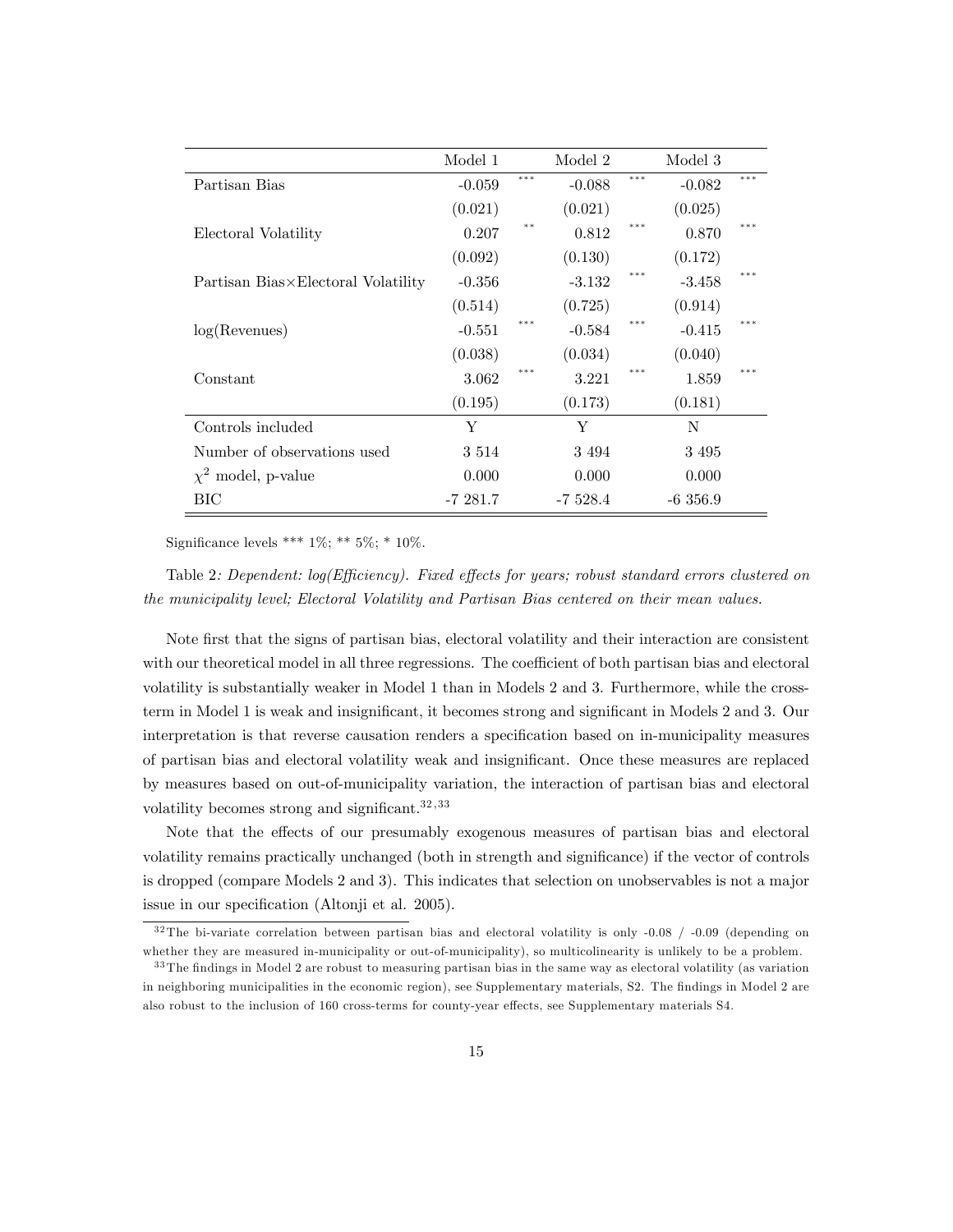Figure 4 depicts the marginal effect of partisan bias on the log of efficiency, conditioned on the value of electoral volatility. The diagram shows that the core proposition from our theoretical model is present in the data. The marginal effect of partisan bias on the log of efficiency in service production goes down as electoral volatility increases. For electoral volatility above its mean, the effect of bias on the log of efficiency is significantly negative at the  $5\%$  level.

The effects identified are economically important as well. An increase in partisan bias of one standard deviation (an increase in the vote-share difference of 0.16, cf Table 1) induces a reduction of efficiency in service production of nearly  $1.4\%$  when volatility is held at its mean  $(0.065)$ . If volatility is held at one standard deviation above its mean (0,13), an increase in partisan bias of one standard deviation causes a reduction in efficiency of  $2.4\%$ . When volatility reaches the maximum level observed in the data (0.16), a one standard deviation increase in partisan bias reduce efficiency in service production by 5.9%. And, in the extreme case were volatility is held at its maximum and partisan bias is increased from its mean to its maximum  $(0.74)$ , efficiency is reduced by a full 25%.

### <Figure 4 here>

## Concluding remarks

Electoral agency implies that the combination of ideological bias and pronounced swings in candidate popularity is detrimental to the efficiency of public service production. Importantly, the adverse effects of ideological bias and popularity swings should be mutually reinforcing. We test this relationship on a panel data set of Norwegian municipalities comprising more than 3 500 observations. These polities operate in an institutionally homogenous setting, but face substantial differences with respect to voter preferences. This makes them an excellent testing ground. We also employ a performance measure—efficiency in service production—which constitutes a direct quantification of voter welfare drawn from a valence issue. Using exogenous sources of variation to measure ideological bias and popularity shocks, we find strong support for our interaction hypothesis: efficiency in service production decreases when the relative partisan bias of the incumbent increases, the more so the higher the variance of the popularity shocks. The detrimental effects of failed agency are of a magnitude that is both plausible and economically significant.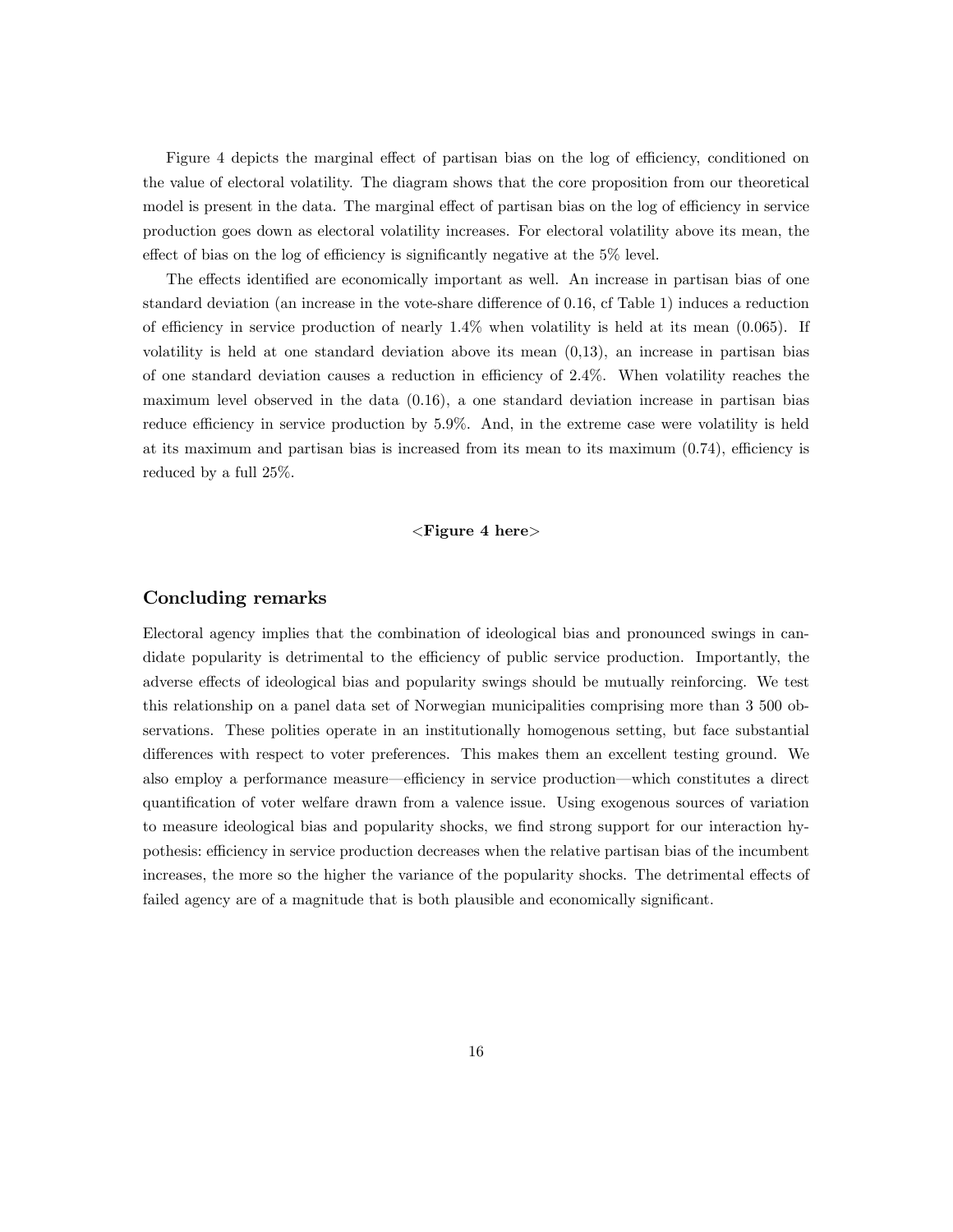## Appendix A: Model

There are two candidates in the polity, the incumbent  $(A)$  and the challenger  $(B)$ . Voters are either partisans or non-partisans. Partisans care only about the candidates' labels. Non-partisans care about a non-partisan issue (performance). The fractions of partisans and non partisans are  $\omega$  and  $(1 - \omega)$ . The fraction of partisans favoring the incumbent is  $\omega \left(\frac{1}{2} + \eta\right)$ . There is an incumbency bias among the partisans, so  $0 < \eta \leq \frac{1}{2}$ .

The game has two periods  $t \in \{1, 2\}$  with an election in between. Non-partisans derive periodic utility from the non-partisan issue as follows:  $v_t = \alpha(1 - \tau)y + x_t$ , with  $0 < \alpha < 1$ . Income (y) and tax rate ( $\tau$ ) are exogenously given, while public production  $(x_t)$  is determined by the incumbent.<sup>34</sup>

At the beginning of period one a revenue shock  $\psi \in \{s, 1\}$ , with  $0 < s < 1$ , hits the local economy.<sup>35</sup> The common prior over the shock is  $Pr(\psi = s) = q$  and  $Pr(\psi = 1) = (1-q)$ . We assume  $q \geq \frac{1}{2}$ .<sup>36</sup> The revenue shock is persistent (=lasts for two periods). The public produces according to  $\psi e_t \tau y = x_t$ , with  $e_t \in [0, 1]$  representing the effort of the incumbent. Let  $(\psi = 1)(e_t = 1)\tau y \equiv R$ (production at full effort and high revenues equal  $R$ ). We assume that funds cannot be diverted for private ends.

Incumbents come in two types  $i \in \{g, b\}$ . g-types set  $e_t = 1$  unconditionally. The payoff function of b-types is  $u_b = E - c(e_1) + \beta (E - c(e_2))$ . E is an "ego-rent," while  $\beta < 1$  is the discount factor.  $c(e_t)$  is the cost of effort function. Assume  $c(0) = 0, c(1) > \beta E$  and  $c' > 0 \ \forall e_t \in [0,1]$ . The prior over types is  $Pr(i = g) = \pi$  and  $Pr(i = b) = (1 - \pi)$ .

The incumbent is subject to an aggregate popularity shock  $\delta \in (0,\infty)$ . The cdf of this popularity shock is  $H(\delta)$ , with corresponding density  $h(\delta)$ . The density is assumed to be symmetric and unimodal. Type and productivity are drawn at the beginning of period one, and revealed to the incumbent only. The realization of the aggregate popularity shock is revealed to everyone in the election. The structure of the game (including prior distributions) is common knowledge.

Non-partisans use a cut-off rule in their voting: if the challenger and the incumbent are equally popular and the update of a g-type is at least as great as the prior, the incumbent is kept, otherwise she is ousted.

We now show that existence of a pooling equilibrium in which b-type incumbents can, to some extent, be disciplined by voters. In the pooling equilibrium, lazy politicians only exert an effort in the initial period if revenues are high and the probability of reelection is not too low. The probability of reelection is a function of incumbent behavior in the initial period, partisan bias,

<sup>35</sup>Alternatively, we may interpret the shock as an exogenous productivity shock.

<sup>&</sup>lt;sup>34</sup> Thus, we analyze a setting of partial fiscal decentralization, cfr. Brueckner (2009), in which revenues are determined by the central government while allocation on expenditures are determined by local polities.

<sup>&</sup>lt;sup>36</sup> This assumption simplifies the analyzis, by removing a hybrid equilibrium in which players randomize over actions.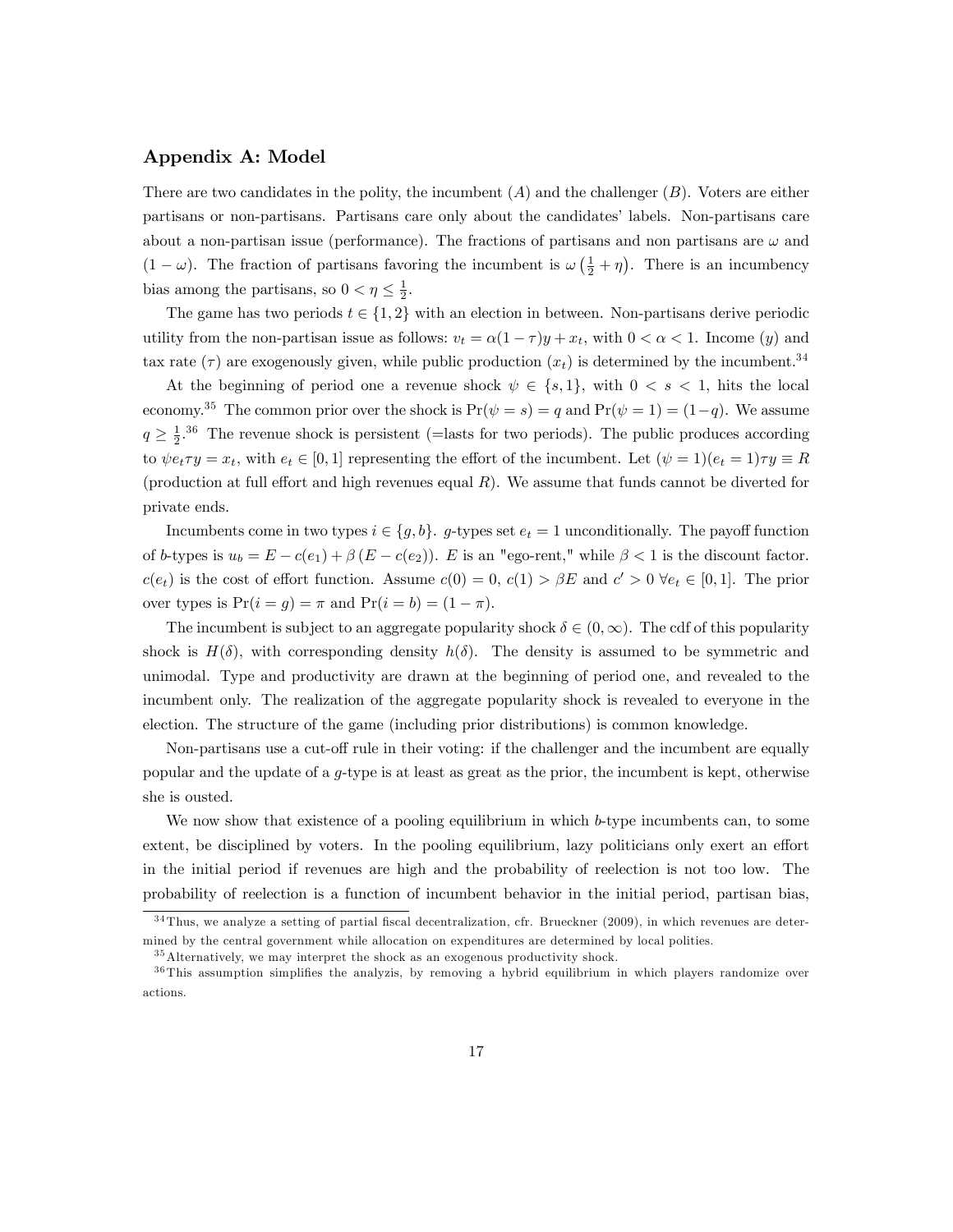and the density of the popularity shock. In particular, we show that the support of the pooling equilibrium shrinks when the relative partisan bias of the incumbent increases, and more so the higher the variance of the popularity shock.

#### **Proposition 1** For  $q \ge \frac{1}{2}$  and  $s > \kappa \equiv \frac{(1-q)(1-\pi)}{1-\pi(1-q)}$  $1-\pi(1-q)$

- a) a pooling equilibrium exists in which b-types mimic  $g$ -types when revenues are high
- b) support of this pooling equilibrium is greater in the absence of partisan voters

Last period behavior is trivial:  $g$ -types choose full effort,  $b$ -types choose zero. Consider updates prior to election. Note first that full effort is dominated for b-types. Let  $H^0$  represent reelection probability with no effort, and  $H<sup>R</sup>$  reelection probability with full effort. The no effort condition is  $E + H^0 \beta E > E - c(1) + H^R \beta E$ , which can also be written  $c(1) > \beta E (H^R - H^0)$ . The last condition is satisfied by the assumption that  $c(1) > \beta E$ , and the fact that  $(H^R - H^0) \in [-1, 1]$ . Thus, no effort dominates full effort so that  $Pr(i = g|x_1 = R) = 1$ .

By the definition of types  $Pr(i = g|x_1 = 0) = 0$ . What about  $Pr(i = g|x_1 = sR)$ ? Let  $\lambda$  denote the probability that a b-type produces  $sR$  when  $\psi = 1$ . Then  $Pr(i = g|x_1 = sR) = \frac{\pi q}{\pi q + (1-\pi)(1-q)\lambda} \equiv$ II. We conclude that reputation is maintained or improved (i.e.  $\Pi - \pi \geq 0$ ) if  $\lambda \leq \frac{q}{1-q}$ , which is true under the assumption that  $q \geq \frac{1}{2}$ .

Let a non-partisan voter j reelect the incumbent if  $\frac{1}{2} + \delta + v_2(\psi) \Pr(i = g|x_1) \ge v_2(\psi)\pi$ . Assume we are in a pooling equilibrium where b-types set  $(x_1 = sR|\psi = 1)$ . We need to consider three cases.

Case 1: Assume  $x_1 = 0$ . Then  $Pr(i = g|x_1 = 0) = 0$  and  $Pr(\psi = s|x_1 = 0) = 1$ . The reelection condition of voter j reduces to  $\frac{1}{2}+\delta \geq \pi sR$ . Aggregating over voters, the condition for the incumbent to survive elections now becomes  $\omega(\frac{1}{2} + \eta) + (1 - \omega)(\frac{1}{2} + \delta - \pi sR) > \frac{1}{2} \Rightarrow \delta < \frac{\omega\eta}{1 - \omega} - \pi sR$ . Write the incumbent bias as  $\frac{\omega \eta}{1-\omega} \equiv \theta$ . Given our distributional assumptions on the popularity shock, an incumbent that delivers  $x_1 = 0$  is reelected with probability  $H^0(\theta - \pi sR)$ .

Case 2: Assume  $x_1 = R$ . Then  $Pr(i = g|x_1 = R) = 1$  and  $Pr(\psi = 1|x_1 = R) = 1$ . The reelection condition of voter j becomes  $\frac{1}{2} + \delta + R \geq \pi R$ , or  $\frac{1}{2} + \delta + R(1 - \pi) \geq 0$ . Aggregating as in case (1), the probability of incumbency survival after observing  $x_1 = R$  becomes  $H^R(\theta + R(1 - \pi))$ .

Case 3: Assume  $x_1 = sR$ . Then  $\Pi \geq \pi$  and  $Pr(\psi = s | x_1 = sR) = Pr(i = g | x_1 = sR)$ II. The reelection condition of voter j then becomes  $\frac{1}{2} + \delta + \Pi sR \geq \pi [\Pi sR + (1 - \Pi) R]$ , or  $\frac{1}{2} + \delta + R[s(1-\pi)\Pi + (1-\Pi)\pi] \geq 0$ . The probability of the incumbent surviving after having produced  $x_1 = sR$  is  $H^{sR}(\theta + R[s(1 - \pi)\Pi + (1 - \Pi)\pi]).$ 

For the problem to be well behaved we need  $H^R > H^{sR} > H^0$ . We now show that this ordering requires  $0 < \kappa < s < 1$ . Rearranging we find that  $H^R > H^{sR}$  as long as  $s < 1$ , which is true by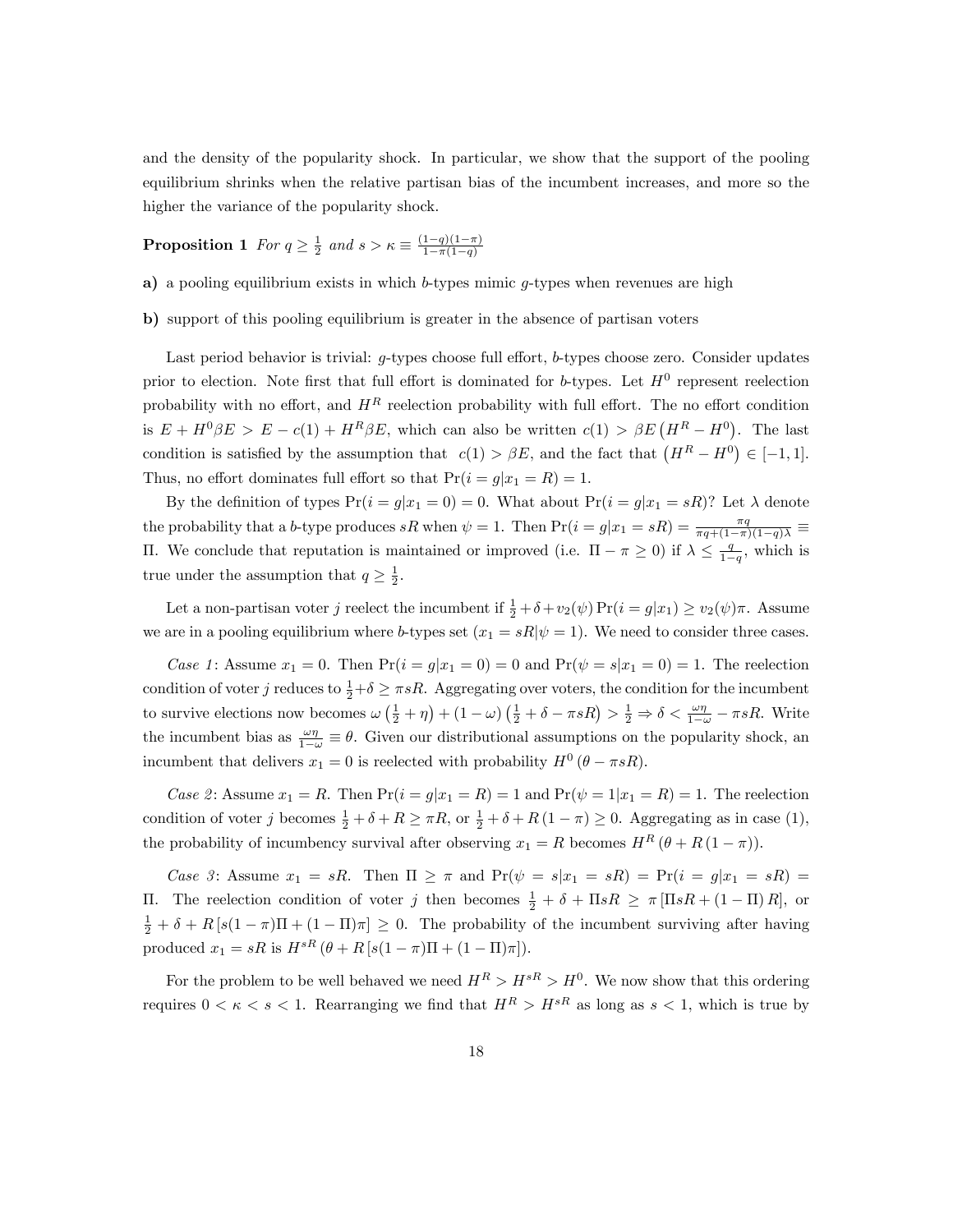assumption. Furthermore,  $H^{sR} > H^0$  if  $s > \kappa$ . Note that  $\kappa$  falls quickly with both  $q \in \left[\frac{1}{2}, 1\right)$  and  $\pi \in (0,1)$ , and approaches its maximum value  $\kappa = \frac{1}{2}$  as  $\pi \to 0$  while  $q = \frac{1}{2}$ . Thus, for a large range of values on  $\pi$  and q requiring  $H^{sR} > H^0$  is undemanding. In what follows it is assumed that this requirement is met. Comparing the last expressions in cases (1) and (2), it is immediate that  $H^R > H^0$  for all permissible values.

**Proof.** For a b-type to be willing to produce  $(x_1 = sR|\psi = 1)$  the following inequality will have to be satisfied  $E-c(s)+H^{sR}(\theta+R[s(1-\pi)\Pi+(1-\Pi)\pi])\beta E\geq E+H^{0}(\theta-\pi sR)\beta E$ , which can be rewritten as a pooling condition (A1):  $\frac{c(s)}{\beta E} \leq H^{sR}(\theta + R[s(1-\pi)\Pi + (1-\Pi)\pi]) - H^0(\theta - \pi sR)$ . In a world without ideology (only non-partisan voters) and no popularity shocks, it is readily seen that the pooling condition reduces to (A2):  $\frac{c(s)}{\beta E} \leq 1$ . It is evident that the right hand side of (A1) is smaller than that of  $(A2)$ .

Remark: Electoral uncertainty and incumbency bias clearly reduce the support of an equilibrium in which shirking can be disciplined. The derivative of the difference on the RHS of (A1) wrt  $\theta$  is proportional to:  $h^{sR}(\theta + R[s(1-\pi)\Pi + (1-\Pi)\pi]) - h^0(\theta - \pi sR)$ . Noting that  $[s(1 - \pi)\Pi + (1 - \Pi)\pi] > 0$ , the effect of incumbency bias ( $\theta$ ) can be clarified. For  $\theta < \theta'$  $\frac{1}{2}R[\Pi(\pi - s(1-\pi)) - \pi(1-s)],$  increased bias expands the support of the pooling equilibrium. For  $\theta > \theta'$  increased bias contracts the support of the pooling equilibrium. Further to this, the higher the standard deviation of the  $h(\delta)$  distribution (the more uncertainty there is in the voting mechanism), the less likely discipline becomes (the smaller is the support of a pooling equilibrium) for given values of  $\theta$ .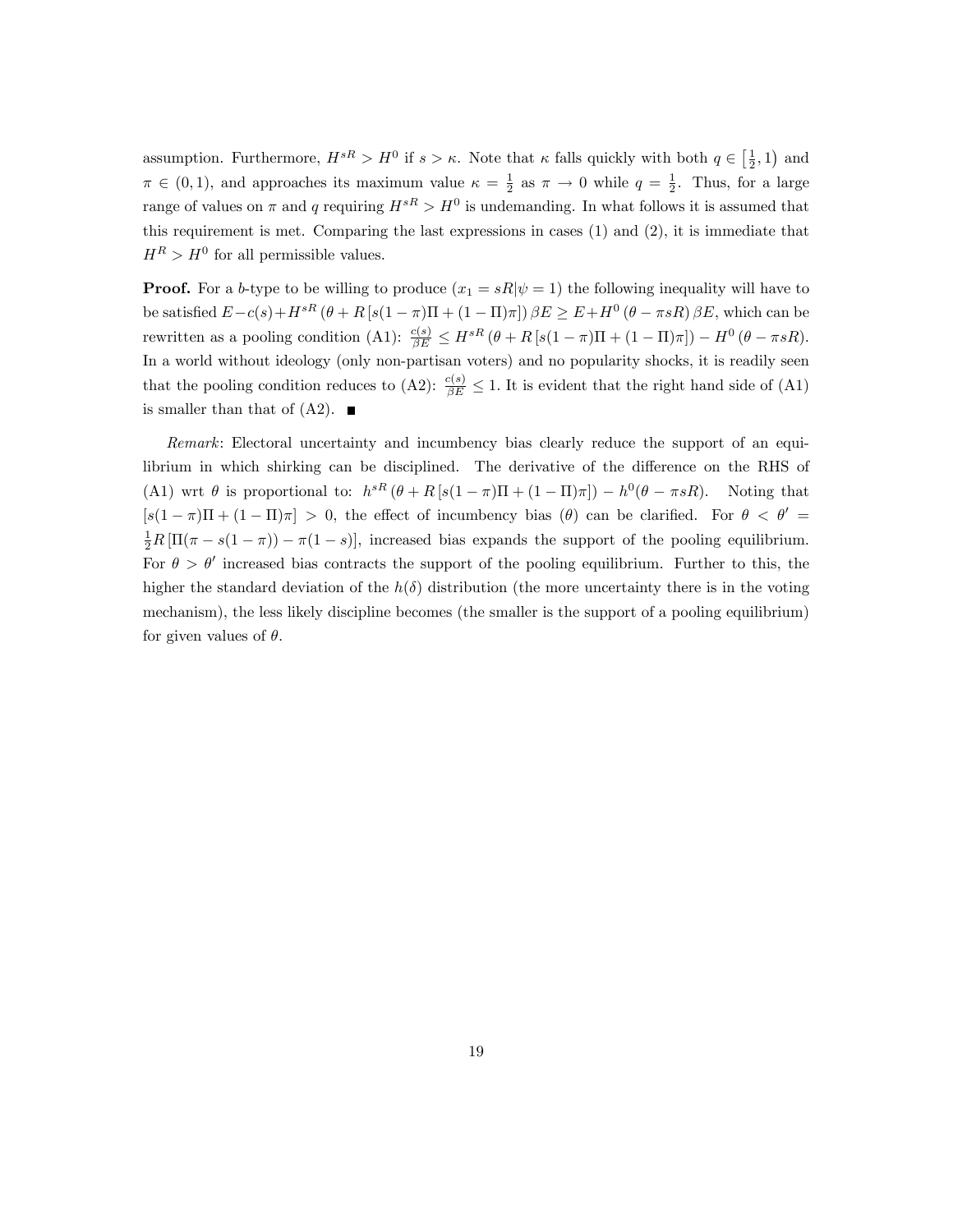## References

Alesina, A., R. Baqir & W. Easterly (1999): Public Goods and Ethnic Divisions. Quarterly Journal of Economics, 114:1243-84.

Altonji, J., T. Elder & C. Taber (2005): Selection on Observed and Unobserved Variables: Assessing the Effectiveness of Catholic Schools. Journal of Political Economy 113(1) 151-84.

Andersen, J., Fiva, J. & G. Natvik (2014): Voting when the stakes are high. Journal of Public Economics 110:157-66.

Austen-Smith, D. & J. Banks (1989): Electoral Accountability and Incumbency. In P. Ordeshook (ed.) Models of Strategic Choice in Politics. Ann Arbor: The University of Michigan Press.

Banks, J. & R. Sundaram (1993): Adverse Selection and Moral Hazard in a Repeated Elections Model. In W. Barnett, M. Hinich & N. Schofield (eds.) Political Economy: Institutions, Competition, and Representation. Cambridge: Cambridge University Press.

Barro, R. (1973): The Control of Politicians: An Economic Model. Public Choice 14:19-42.

Besley, T. & A. Case (2003): Political Institutions and Policy Choices: Evidence from the United States. Journal of Economic Literature 41(1): 7-73.

Besley, T. (2006): Pricipled Agents. The Political Economy of Good Government. Oxford: Oxford University Press.

Besly, T., T. Persson & D. Sturm (2010): Political Competition, Policy and Growth: Theory and Evidence from the US. Review of Economic Studies 77(4):1329-52.

Bjørklund, T. & J. Saglie  $(2000)$ : Lokalvalget 1999. Oslo: ISF-rapport 2000:12.

Borge, L.-E., T. Falch & P. Tovmo  $(2008)$ : Public sector efficiency: The roles of political and budgetary institutions, fiscal capacity and democratic participation. Public Choice 136:475-95.

Brueckner, J. (2009): Partial Fiscal Decentralization. Regional Science and Urban Economics 39:232-32.

Bruns, C. & O. Himmler (2011): Newspaper Circulation and Local Government Efficiency. Scandinavian Journal of Economics 113(2): 470-92.

Bun, M. & T. Harrison (2014): OLS and IV estimation of regression models including endogenous interaction terms. Working paper, University of Amsterdam, Department of Economics & Econometrics.

Cheibub, J. & A. Przeworski (1999): Democracy, Elections, and Accountability for Economic Outcomes. In A. Przeworski, S. Stokes & B. Manin (eds.) Democracy, Accountability, and Representation. Cambridge: Cambridge University Press.

Dalton, R. (2002): The decline of party identification. In R. Dalton & M. Wattenberg (eds.) Parties without partisans: political change in advanced industrial democracies. Oxford: Oxford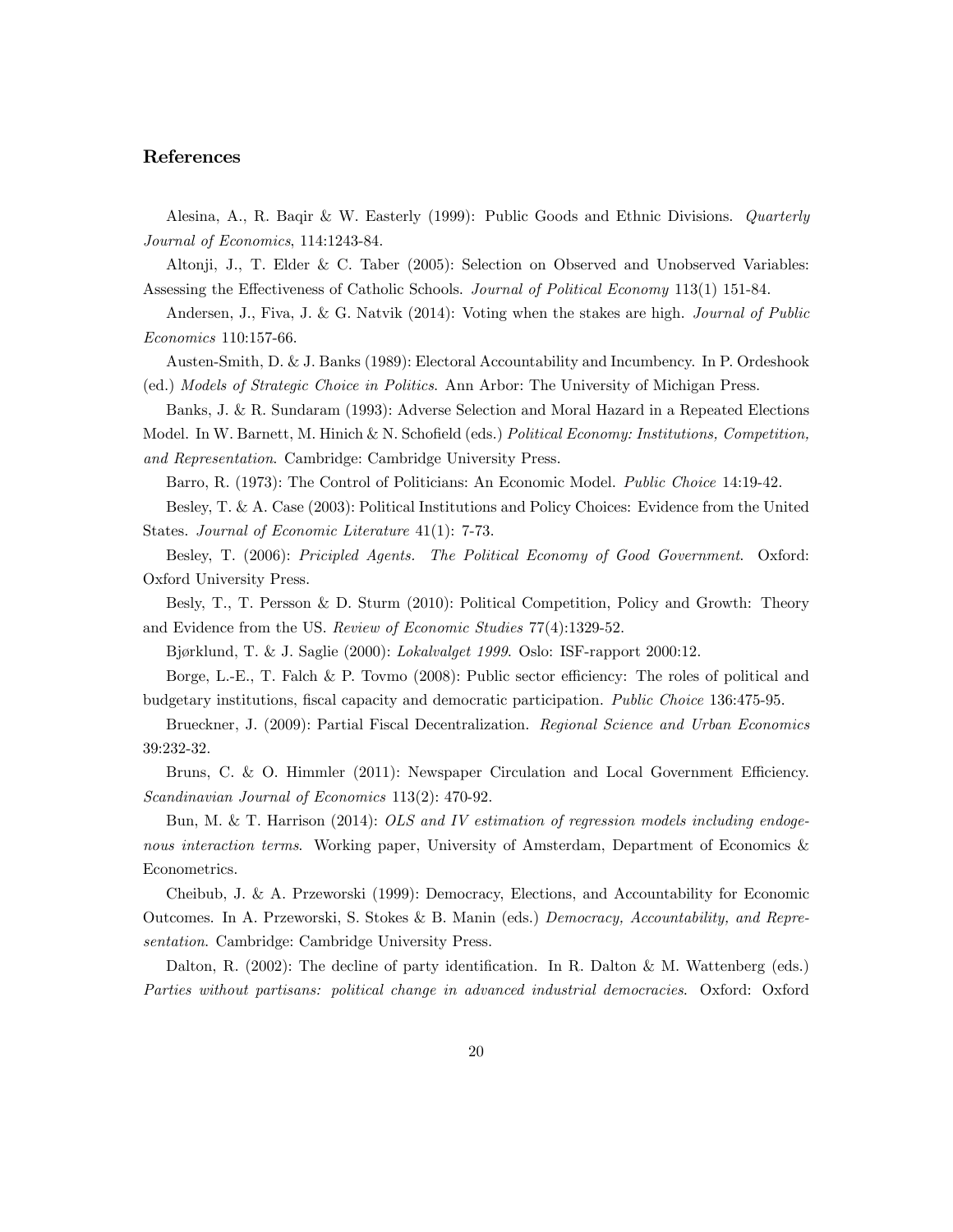University Press.

Downs, A. (1957): An Economic Theory of Democracy. New York: Harper & Row.

Drummond, A. (2006): Electoral Volatility and Party Decline in Western Democracies: 1970 1995. Political Studies 54(3):628-47.

Duch, R. & R. Stevenson (2008): The Economic Vote: How Political and Economic Institutions Condition Election Results. Cambridge: Cambridge University Press.

Easterly, W. & R. Levine (1997): Africa's Growth Tragedy: Policies and Ethnic Divisions. Quarterly Journal of Economics: 112: 1203-1250.

Ferejohn, J. (1986): Incumbent Performance and Electoral Control. Public Choice 50: 5-25.

Fearon, J (1999): Electoral Accountability and the Control of Politicians: Selecting Good Types

versus Sanctioning Poor Performance. In A. Przeworski, S. Stokes & B. Manin (eds.) Democracy, Accountability, and Representation. Cambridge: Cambridge University Press.

Fiva, J. & G. Natvik (2013): Do Re-election Probabilities Influence Public Investment? Public Choice 157:305-31.

Helland, L. & L. Monkerud (2013): Electoral Agency in the Lab: Learning to Throw Out the Rascals. Journal of Theoretical Politics 25(2):214-33.

Hix, S. & M. Marsh (2007): Punishment or Protest? Understanding European Parliament Elections. Journal of Politics  $69(2)$ : 495–510.

Johansson, E. (2003): Intergovernmental grants as a tactical instrument: empirical evidence from Swedish municipalities. Journal of Public Economics 87(5-6):883-915.

Kayser, M. & C. Wlezien (2011) Performance Pressure: Patterns of partisanship and the economic vote. European Journal of Political Research 50(3):365-94.

Maskin, E. & J. Tirole (2004): The Politician and the Judge: Accountability in Government. American Economic Review 94(4):1034-54.

Pedersen, M. (1979): The Dynamics of European Party Systems: Changing Patterns of Electoral Volatility. European Journal of Political Research 7(1):1-21.

Persson, T. & G. Tabellini (2000): Political Economics. Cambridge Mass.: The MIT-Press.

Petterson-Lidbom, P. (2006): Testing Political Agency Models. Working Paper: Department of Economics, Stockholm University.

Polo, M. (1998): Electoral competition and political rents. Milano: Innocenzo Gaspari Institute for Economic Research (unpublished).

Strøm, B. (1995): Envy, Fairness and Political Influence in Local Government Wage Determination: Evidence from Norway. Economica 62:382-409.

Sørensen, R. (2014): Political competition, party polarization, and government performance. Public Choice 161: 427-50.